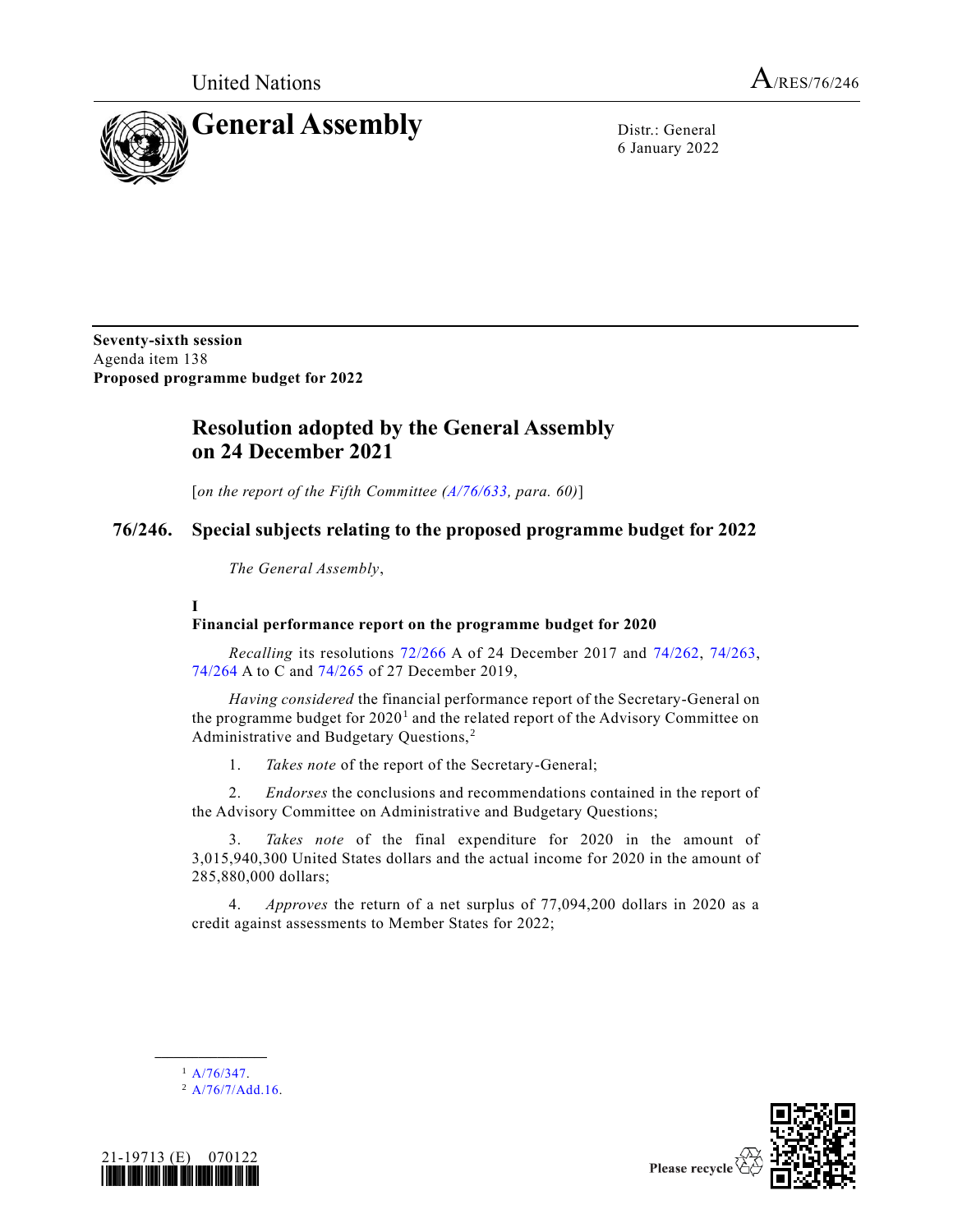#### **II**

## **Revised estimates resulting from resolutions and decisions adopted by the General Assembly at its seventy-fifth session**

Having considered the report of the Secretary-General<sup>3</sup> and the related report of the Advisory Committee,<sup>4</sup>

1. *Takes note* of the report of the Secretary-General;

2. *Endorses* the conclusions and recommendations contained in the report of the Advisory Committee, subject to the provisions of the present resolution;

*Resolution [75/282](https://undocs.org/en/A/RES/75/282) on countering the use of information and communications technologies for criminal purposes*

3. *Takes note* of paragraphs 10, 11 and 28 (a) (i) of the report of the Advisory Committee;

*Decision 75/570 on the intergovernmental conference on an international legally binding instrument under the United Nations Convention on the Law of the Sea on the conservation and sustainable use of marine biological diversity of areas beyond national jurisdiction*

4. *Takes note* of paragraphs 15 and 16 of the report of the Advisory Committee;

*Resolution [75/291](https://undocs.org/en/A/RES/75/291) on the seventh review of the United Nations Global Counter-Terrorism Strategy*

5. *Takes note* of paragraph 21 of the report of the Advisory Committee;

6. *Also takes note* of paragraph 28 of the report of the Advisory Committee, and decides to appropriate an additional amount of 3,520,400 dollars, comprising 2,436,000 dollars under section 2, General Assembly and Economic and Social Council affairs and conference management, 149,800 dollars under section 3, Political affairs, 841,700 dollars under section 16, International drug control, crime and terrorism prevention and criminal justice, 56,900 dollars under section 24, Human rights, 30,300 dollars under section 28, Global communications, 2,900 dollars under section 29C, Office of Information and Communications Technology,  and  2,800 dollars under section 29E, Administration, Geneva, of the proposed programme budget for 2022, which would represent a charge against the contingency fund;

7. *Appropriates* an amount of 374,800 dollars under section 36, Staff assessment, to be offset by an equivalent amount under income section 1, Income from staff assessment, of the proposed programme budget for 2022;

#### **III**

#### **International Trade Centre**

*Recalling* its resolution 76/245 of 24 December 2021 on questions relating to the proposed programme budget for 2022,

*Approves* resources in the amount of 20,174,900 dollars (the United Nations share equivalent to 50 per cent of 37,263,000 Swiss francs at the exchange rate of

**\_\_\_\_\_\_\_\_\_\_\_\_\_\_\_\_\_\_** <sup>3</sup> [A/76/372.](https://undocs.org/en/A/76/372)

<sup>4</sup> [A/76/7/Add.18.](https://undocs.org/en/A/76/7/Add.18)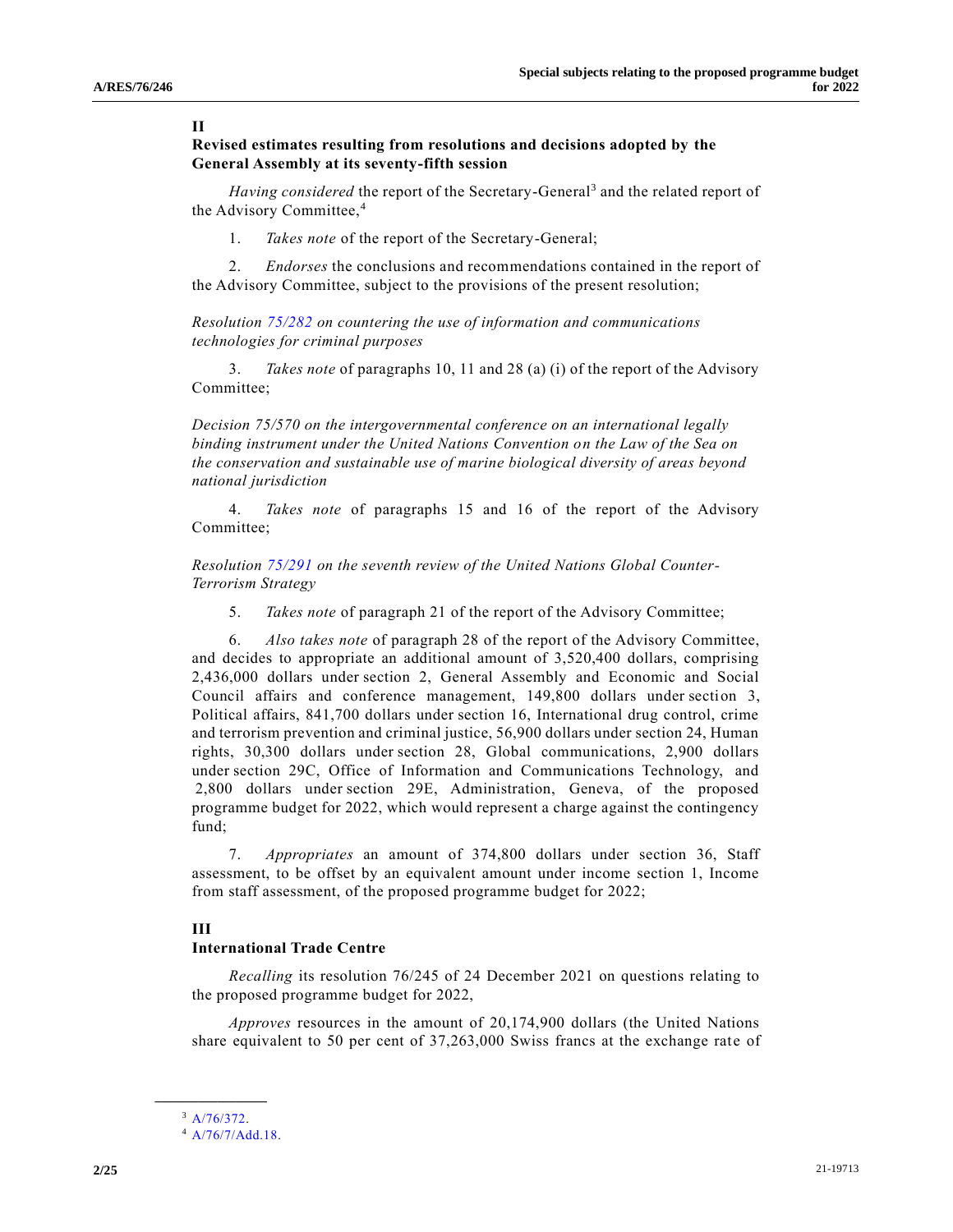0.9235 Swiss francs to 1 dollar) proposed for 2022 under section 13, International Trade Centre, of the proposed programme budget for 2022,

#### **IV**

## **Addressing the deteriorating conditions and limited capacity of the conference services facilities at the United Nations Office at Nairobi**

*Recalling* its resolution [73/270](https://undocs.org/en/A/RES/73/270) of 22 December 2018, section XIV of its resolution [74/263](https://undocs.org/en/A/RES/74/263) and section III of its resolution [75/253](https://undocs.org/en/A/RES/75/253b) B of 16 April 2021,

Having considered the report of the Secretary-General<sup>5</sup> and the related report of the Advisory Committee,<sup>6</sup>

1. *Takes note* of the report of the Secretary-General;

2. *Endorses* the conclusions and recommendations contained in the report of the Advisory Committee, subject to the provisions of the present resolution;

3. *Expresses its gratitude* to the Government of Kenya for its continued support for the United Nations Office at Nairobi, and trusts that the Secretary-General will continue to engage with the host country to ensure the success of the project;

4. *Recalls* paragraph 8 of the report of the Advisory Committee, and acknowledges the need to address the conditions and limited capacity of the conference services facilities at the United Nations Office at Nairobi as appropriate;

5. *Stresses* the importance of governance, effective oversight, transparency and accountability in the management of the project to ensure that the objectives of the project are achieved within the approved budget and time schedule;

6. *Requests* the Secretary-General to further refine the scope options, related maximum overall cost of the project as well as consideration of additional construction and renovation options alongside those presented in his report, and to include appropriate campus-wide information technology and other infrastructure upgrades, and also requests the Secretary-General to present detailed information and cost estimates for all options to the General Assembly at the main part of its seventy seventh session;

7. *Also requests* the Secretary-General to make every effort in implementing measures against slippages in the timeline of the project and to mitigate their potential impact on project costs and completion time;

8. *Takes note* of paragraph 70 of the report of the Advisory Committee;

9. *Appropriates* an amount of 1,839,800 dollars for the project in 2022, comprising 925,200 dollars under section 29G, Administration, Nairobi, and 914,600 dollars under section 33, Construction, alteration, improvement and major maintenance, of the proposed programme budget for 2022, which would represent a charge against the contingency fund;

**\_\_\_\_\_\_\_\_\_\_\_\_\_\_\_\_\_\_**

<sup>5</sup> [A/76/400](https://undocs.org/en/A/76/400) and [A/76/400/Corr.1.](https://undocs.org/en/A/76/400/Corr.1)

 $6$  [A/76/7/Add.28.](https://undocs.org/en/A/76/7/Add.28)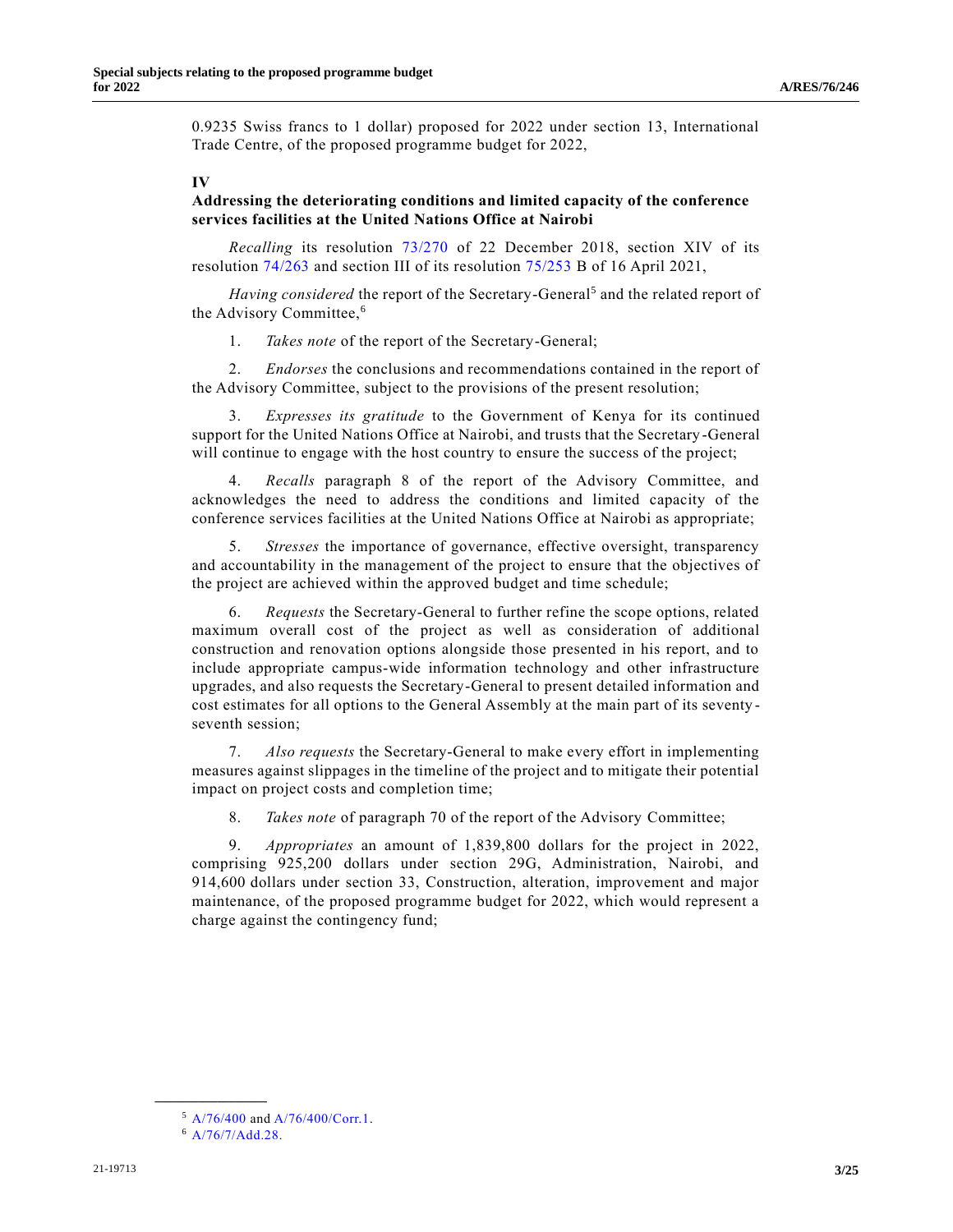#### **V**

## **Revised estimates resulting from resolutions and decisions adopted by the Economic and Social Council at its 2021 session**

Having considered the report of the Secretary-General<sup>7</sup> and the related report of the Advisory Committee,<sup>8</sup>

1. *Takes note* of the report of the Secretary-General;

2. *Endorses* the conclusions and recommendations contained in the report of the Advisory Committee;

#### *Resolution [2021/18](https://undocs.org/en/E/RES/2021/18) on the Ad Hoc Advisory Group on Haiti*

3. *Requests* the Secretary-General to include the resource requirements for the Ad Hoc Advisory Group on Haiti in the proposed programme budget;

## *Resolution [2021/31](https://undocs.org/en/E/RES/2021/31) on the follow-up to the Regional Agreement on Access to Information, Public Participation and Justice in Environmental Matters in Latin America and the Caribbean*

4. *Acknowledges* the entry into force of the Regional Agreement on Access to Information, Public Participation and Justice in Environmental Matters in Latin America and the Caribbean (Escazú Agreement), welcomes the Agreement as the first treaty concluded under the auspices of the Economic Commission for Latin America and the Caribbean, and recalls paragraphs 3 and 4 of Economic and Social Council resolution [2021/31](https://undocs.org/en/E/RES/2021/31) of 22 July 2021;

5. *Appropriates* an additional amount of 454,300 dollars under section 21, Economic and social development in Latin America and the Caribbean, of the proposed programme budget for 2022, which would represent a charge against the contingency fund;

6. *Also appropriates* an amount of 46,100 dollars under section 36, Staff assessment, to be offset by an equivalent amount under income section 1, Income from staff assessment, of the proposed programme budget for 2022;

#### **VI**

#### **Enterprise resource planning project, Umoja**

*Recalling* section II of its resolution [60/283](https://undocs.org/en/A/RES/60/283) of 7 July 2006, section II of its resolution [63/262](https://undocs.org/en/A/RES/63/262) of 24 December 2008, its resolution [64/243](https://undocs.org/en/A/RES/64/243) of 24 December 2009, section II.A of its resolution [65/259](https://undocs.org/en/A/RES/65/259) of 24 December 2010, its resolution [66/246](https://undocs.org/en/A/RES/66/246) of 24 December 2011, section III of its resolution [66/263](https://undocs.org/en/A/RES/66/263) of 21 June 2012, section III of its resolution [67/246](https://undocs.org/en/A/RES/67/246) of 24 December 2012, its resolution [68/246](https://undocs.org/en/A/RES/68/246) of 27 December 2013, sections IV and VI of its resolution [69/274](https://undocs.org/en/A/RES/69/274) A of 2 April 2015, section XVII of its resolution [70/248](https://undocs.org/en/A/RES/70/248) A of 23 December 2015, section XIV of its resolution [71/272](https://undocs.org/en/A/RES/71/272) A of 23 December 2016, section XXI of its resolution [72/262](https://undocs.org/en/A/RES/72/262) A of 24 December 2017, section XVII of its resolution [73/279](https://undocs.org/en/A/RES/73/279) A of 22 December 2018, section XVII of its resolution [74/263](https://undocs.org/en/A/RES/74/263) and section V of its resolution [75/253](https://undocs.org/en/A/RES/75/253) A of 31 December 2020,

*Having considered* the final progress report of the Secretary-General on the enterprise resource planning project,<sup>9</sup> the note by the Secretary-General transmitting the tenth annual progress report of the Board of Auditors on the implementation of

**\_\_\_\_\_\_\_\_\_\_\_\_\_\_\_\_\_\_**  $7 A/76/303.$  $7 A/76/303.$ 

<sup>8</sup> [A/76/7/Add.7.](https://undocs.org/en/A/76/7/Add.7)

 $9$  [A/76/386.](https://undocs.org/en/A/76/386)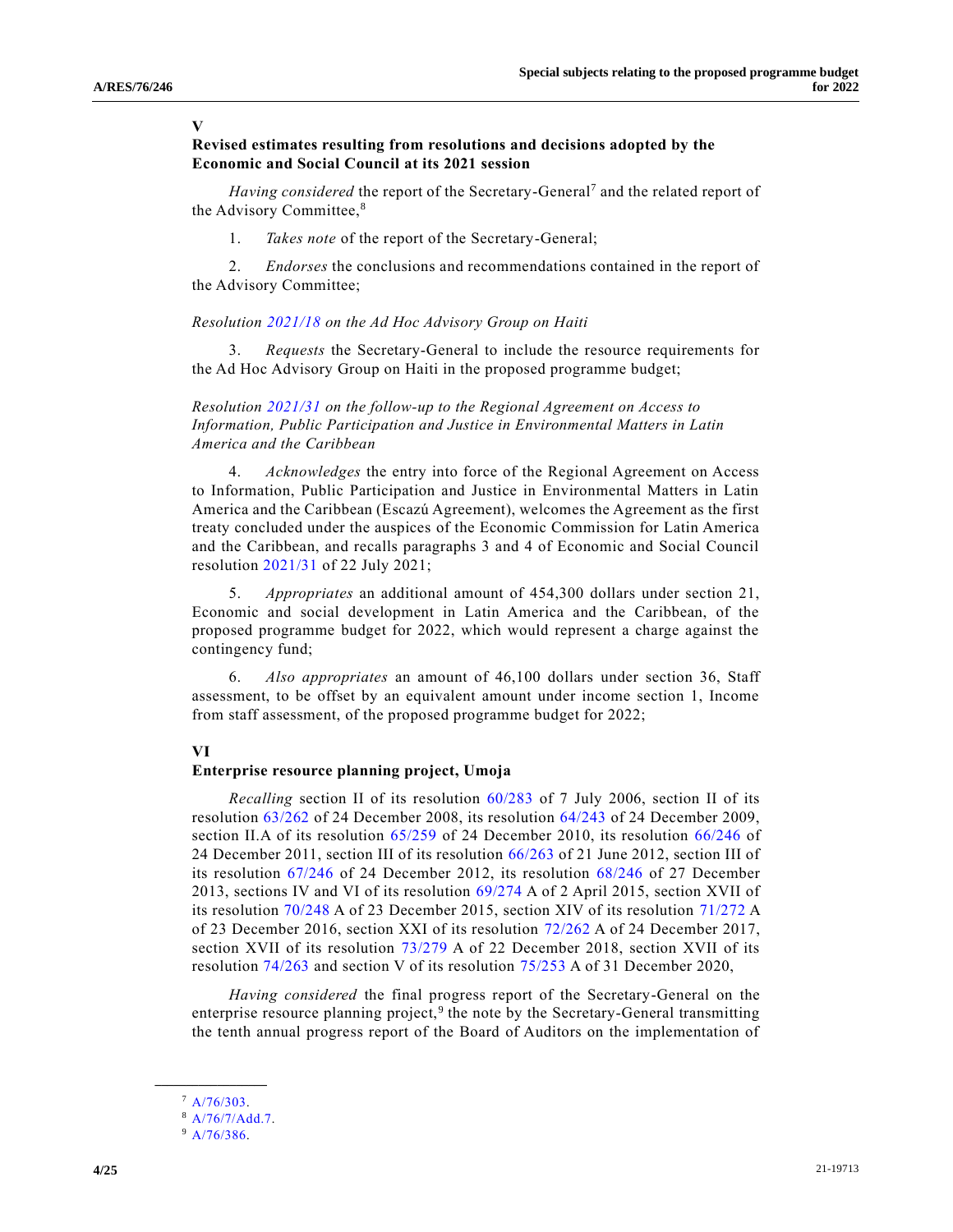the United Nations enterprise resource planning system<sup>10</sup> and the related report of the Advisory Committee,<sup>11</sup>

1. *Takes note* of the report of the Secretary-General and the note by the Secretary-General;

2. *Also takes note* of the findings of the report of the Board of Auditors, and endorses the recommendations contained therein;

3. *Endorses* the conclusions and recommendations contained in the report of the Advisory Committee;

4. *Approves* the resource requirements of 24,517,800 dollars for 2022 for the Enterprise Resource Planning Solution Division;

5. *Also approves* resource requirements of 3,219,200 dollars for 2022 for business support resources;

6. *Further approves* an amount of 3,677,700 dollars under the proposed programme budget for 2022 under subprogramme 1, component 1, Enterprise resource planning solution, of section 29A, Department of Management Strategy, Policy and Compliance, representing the regular budget share for the cost of the Enterprise Resource Planning Solution Division for 2022;

7. *Revises* the appropriation under the proposed programme budget for 2022 by reducing the provisions under section 29A, Department of Management Strategy, Policy and Compliance, by an amount of 322,300 dollars;

8. *Approves*, under the proposed programme budget for 2022, the amounts of 43,000 dollars under section 2, General Assembly and Economic and Social Council affairs and conference management, 136,600 dollars under section 29A, Department of Management Strategy, Policy and Compliance, and 303,300 dollars under section 29B, Department of Operational Support, representing the regular budget share of the cost of the business support resources in 2022;

9. *Notes* that resource requirements in the amounts of 15,201,000 dollars for the Enterprise Resource Planning Solution Division and 1,995,900 dollars for business support resources will be included in the subsequent requirements for the support account for peacekeeping operations for the financial period from 1 July 2022 to 30 June 2023;

10. *Also notes* that resource requirements in the amounts of 5,639,100 dollars for the Enterprise Resource Planning Solution Division and 740,400 dollars for business support resources will be funded from extrabudgetary resources in the financial year 2022;

#### **VII**

#### **Seismic mitigation retrofit and life-cycle replacements project at the Economic and Social Commission for Asia and the Pacific premises in Bangkok**

*Recalling* section XII of its resolution [70/248](https://undocs.org/en/A/RES/70/248) A, section IV of its resolution [71/272](https://undocs.org/en/A/RES/71/272) A, section XIII of its resolution [72/262](https://undocs.org/en/A/RES/72/262) A, section VII of its resolution [73/279](https://undocs.org/en/A/RES/73/279) A, section XII of its resolution [74/263](https://undocs.org/en/A/RES/74/263) and section XII of its resolution [75/253](https://undocs.org/en/A/RES/75/253) A,

**\_\_\_\_\_\_\_\_\_\_\_\_\_\_\_\_\_\_** <sup>10</sup> [A/76/131.](https://undocs.org/en/A/76/131)

<sup>11</sup> [A/76/7/Add.20.](https://undocs.org/en/A/76/7/Add.20)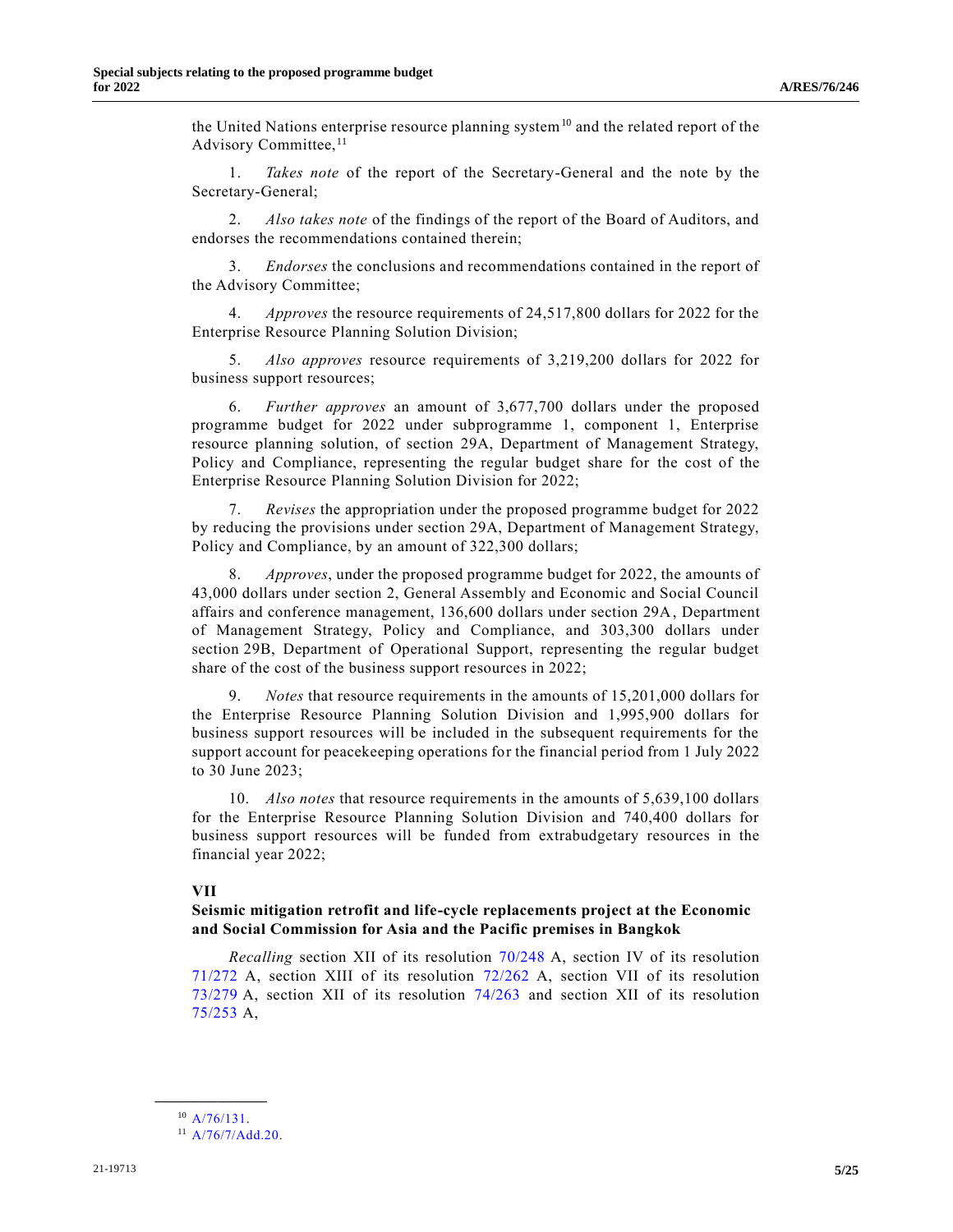*Having considered* the report of the Secretary-General<sup>12</sup> and the related report of the Advisory Committee,<sup>13</sup>

1. *Takes note* of the report of the Secretary-General;

2. *Endorses* the conclusions and recommendations contained in the report of the Advisory Committee;

3. *Expresses its gratitude* to the Government of Thailand, as the host country, for its continued efforts in supporting and facilitating the work of the Economic and Social Commission for Asia and the Pacific, especially in the transfer of local knowledge and expertise towards the execution of the project;

4. *Welcomes* the positive steps taken towards engaging with the host country, and encourages the Economic and Social Commission for Asia and the Pacific to continue to engage with the host country in this regard;

5. *Reiterates its request* to the Secretary-General to remain proactive in seeking both voluntary and in-kind contributions from Member States, in full compliance with all relevant rules and regulations of the Organization, and to provide detailed information on the matter in the context of his next progress report;

6. *Stresses* the importance of governance, effective oversight, transparency and accountability in the management of the project to ensure that the objectives of the project are achieved within the approved budget and time schedule;

7. *Emphasizes* that the Global Asset Management Policy Service should continue to be actively involved in overseeing the project to ensure the central supervision of capital projects, including risk management and alignment with lessons learned;

8. *Requests* the Secretary-General to continue to take into account lessons learned and best practices from past construction and renovation projects and, in particular, to draw from experience and knowledge acquired from other capital projects, to ensure that the objectives of the project are achieved within budget and in a timely manner, and also requests the Secretary-General to provide an update on measures considered and applied in this regard in his next progress report;

9. *Recalls* paragraph 15 of the report of the Advisory Committee, and requests the Secretary-General to proactively monitor and mitigate all project risks, to take all measures necessary to ensure the delivery of the project within the scope, budget and timeline approved by the General Assembly and to include in his next progress report an update on risk management and related mitigation measures;

10. *Welcomes* the steps taken by the Secretary-General to ensure that the Economic and Social Commission for Asia and the Pacific building is compliant with relevant building standards and best practices for persons with disabilities, and requests the Secretary-General to provide an update on relevant progress made in his next report;

11. *Recalls* paragraphs 7, 11, 17 and 25 of the report of the Advisory Committee, and requests the Secretary-General to standardize the reporting format of the United Nations construction projects in future progress reports, including an updated project management staffing table, a comparison of the top five project risks, and the project schedule both as a Gantt chart and in tabular form, as appropriate;

12. *Encourages* the Secretary-General to intensify his efforts to include local knowledge, technology, capacity and the use of locally sourced and manufactured

**\_\_\_\_\_\_\_\_\_\_\_\_\_\_\_\_\_\_**  $12$  [A/76/313.](https://undocs.org/en/A/76/313)

<sup>13</sup> [A/76/7/Add.8.](https://undocs.org/en/A/76/7/Add.8)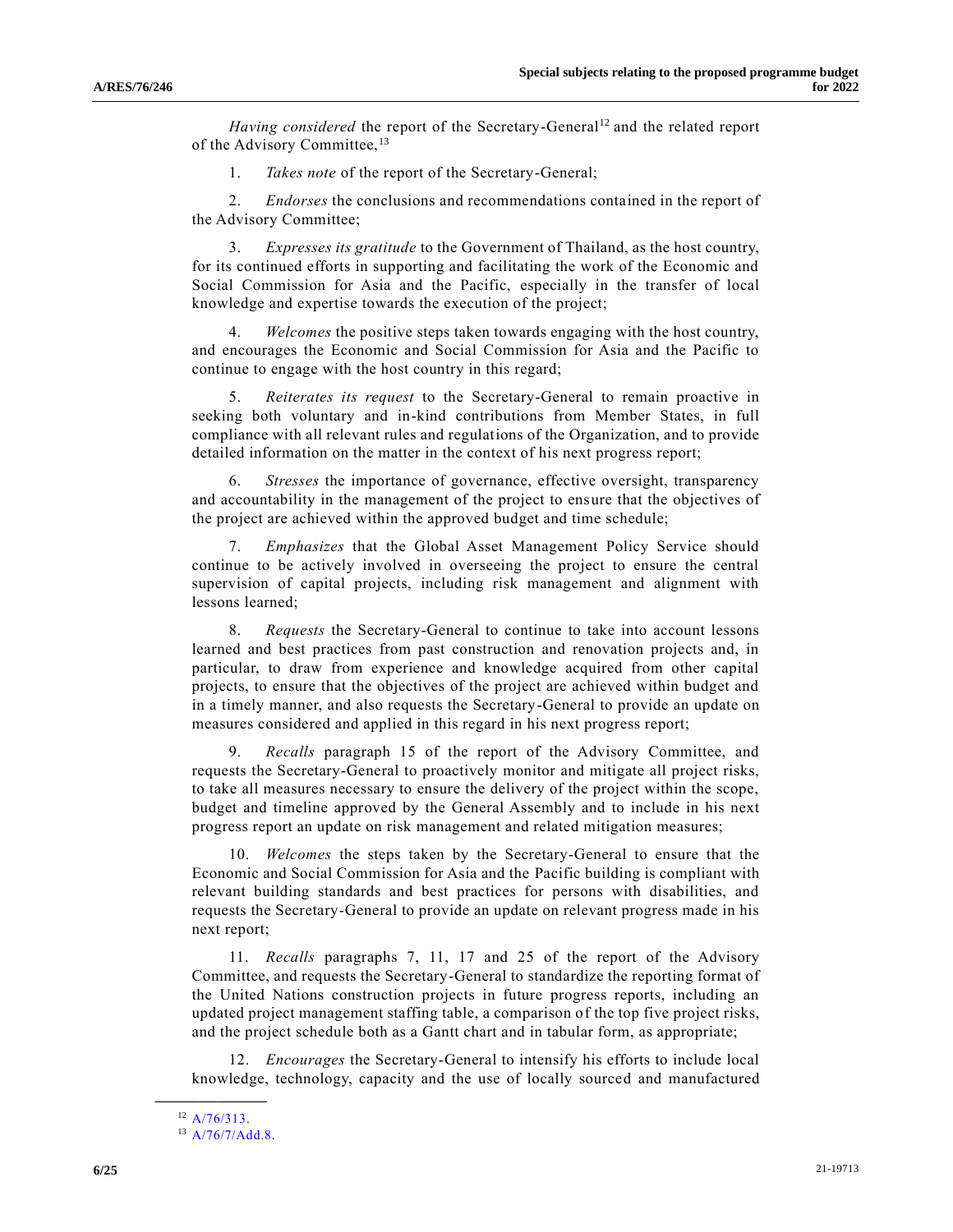materials, as well as local labour and expertise, throughout the implementation of the construction project;

13. *Appropriates* an amount of 6,965,200 dollars for project activities in 2022, comprising 940,900 dollars under section 19, Economic and social development in Asia and the Pacific, and 6,024,300 dollars under section 33, Construction, alteration, improvement and major maintenance, of the proposed programme budget for 2022, which would represent a charge against the contingency fund;

#### **VIII**

## **Progress in the renovation of Africa Hall at the Economic Commission for Africa in Addis Ababa**

*Recalling* section III of its resolution [65/259,](https://undocs.org/en/A/RES/65/259) section VII of its resolution [66/247](https://undocs.org/en/A/RES/66/247) of 24 December 2011, section III of its resolution [68/247](https://undocs.org/en/A/RES/68/247) A of 27 December 2013, section V of its resolution [69/262](https://undocs.org/en/A/RES/69/262) of 29 December 2014, section IX of its resolution [70/248](https://undocs.org/en/A/RES/70/248) A, section V of its resolution [71/272](https://undocs.org/en/A/RES/71/272) A, section XII of its resolution [72/262](https://undocs.org/en/A/RES/72/262) A, section VIII of its resolution  $73/279$  A, section X of its resolution  $74/263$  and section X of its resolution [75/253](https://undocs.org/en/A/RES/75/253) A,

Having considered the report of the Secretary-General<sup>14</sup> and the related report of the Advisory Committee,<sup>15</sup>

1. *Takes note* of the report of the Secretary-General;

2. *Endorses* the conclusions and recommendations contained in the report of the Advisory Committee;

3. *Expresses its appreciation* to the Government of Ethiopia, as the host country, for its continued support for the project, and encourages the Secretary-General to continue to engage with the host country, inter alia in protecting the environment, including the greening of the compound and public spaces in its vicinity;

4. *Appreciates* the contribution by the Government of Mali and the pledge by the Government of Switzerland, recalls paragraph 4 of the report of the Advisory Committee, and reiterates its request to the Secretary-General to continue to seek both voluntary and in-kind contributions from Member States, in full compliance with all relevant regulations and rules of the Organization, and to provide detailed information on the matter in the context of his next progress report;

5. *Stresses* the importance of governance, effective oversight, transparency and accountability in the management of the project to ensure that the objectives of the project are achieved within the approved budget and time schedule;

6. *Emphasizes* that the Global Asset Management Policy Service should continue to be actively involved in overseeing the project to ensure the central supervision of capital projects, including risk management and alignment with lessons learned, and encourages the Secretary-General to continue to engage with the Stakeholders Committee, the Advisory Board and the host country to improve coordination efforts in the implementation of the project;

7. *Also emphasizes* the need for the Office of Internal Oversight Services to continue to provide oversight on the renovation of Africa Hall, as appropriate, and to continue to include information on key findings;

**\_\_\_\_\_\_\_\_\_\_\_\_\_\_\_\_\_\_** <sup>14</sup> [A/76/308.](https://undocs.org/en/A/76/308)

<sup>15</sup> [A/76/7/Add.13.](https://undocs.org/en/A/76/7/Add.13)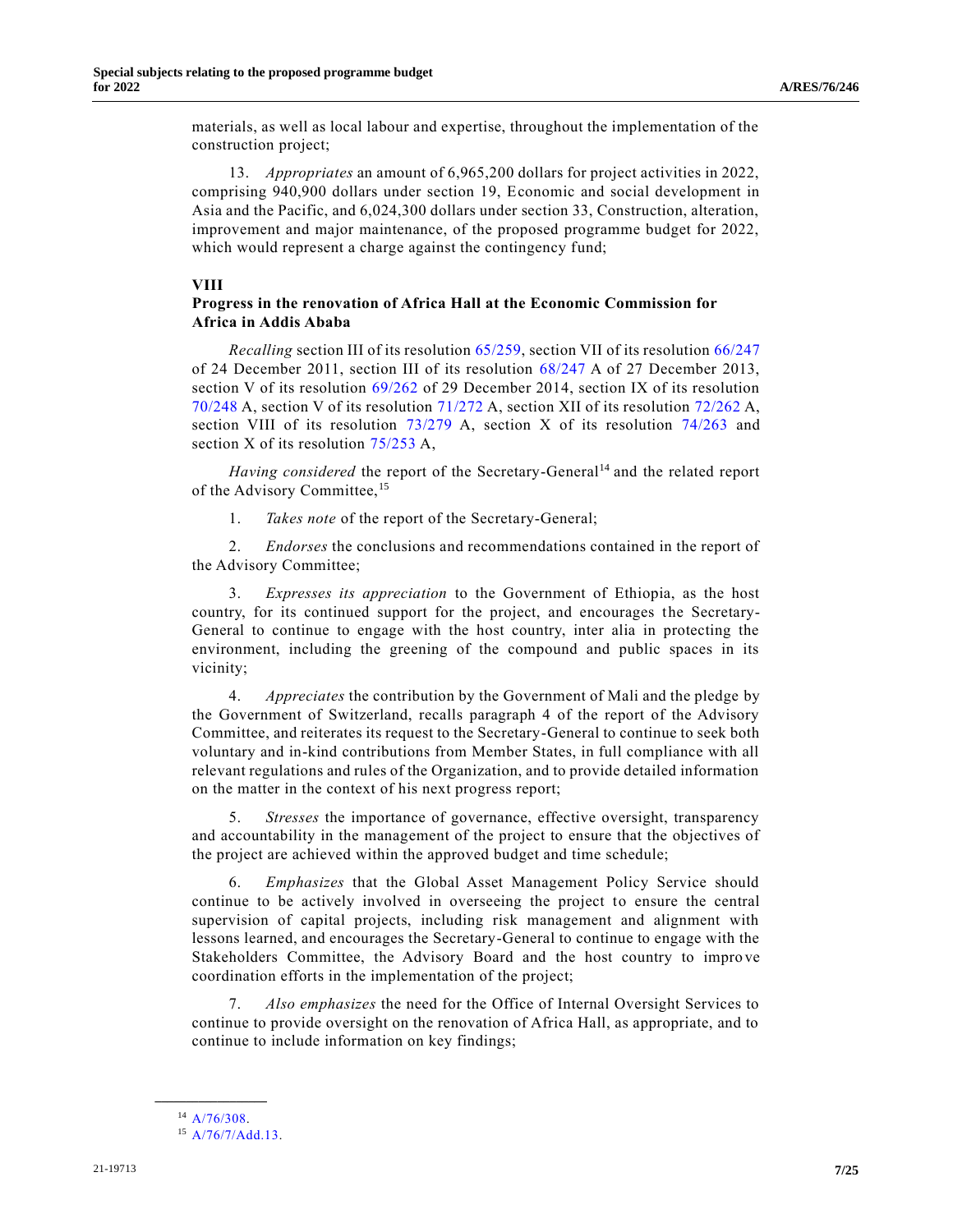8. *Recalls* paragraph 8 of the report of the Advisory Committee, and requests the Secretary General to expeditiously fill vacant posts;

9. *Reiterates its request* to the Secretary-General to include an update on the management of the main risks and the related mitigation measures, with a view to keeping the approved time frame of the project, to avoiding cost overruns and to ensuring the delivery of the project within the scope, budget and timeline, as approved by the General Assembly, and requests an update in the context of his next progress report;

10. *Recalls* paragraphs 11 and 16 of the report of the Advisory Committee, and requests the Secretary-General to standardize the reporting format of the United Nations construction projects in future progress reports, including an updated project management staffing table, a comparison of the top five project risks, and the project schedule both as a Gantt chart and in tabular form, as appropriate;

11. *Requests* the Secretary-General to expeditiously complete the hiring of the main contractor for the main renovation works and to continue assessing options to complete the renovation works within the revised project timeline;

12. *Recalls* paragraph 19 of the report of the Advisory Committee, and encourages the Secretary-General to continue to utilize local knowledge, materials, technology and capacity throughout the implementation of construction and renovation projects at the Economic Commission for Africa in Addis Ababa, as appropriate;

13. *Reiterates its appreciation* for the continued commitment of the Secretary-General to ensuring the preservation of the historical and architectural integrity of Africa Hall, and reiterates its request that the Secretary-General enhance efforts to engage key stakeholders in implementing the heritage conservation objective, to raise global awareness of the historic Africa Hall and the African heritage that it represents, and to cultivate partnerships with regional and international academic and research institutions, including universities and museums, specializing in African history and culture;

14. *Recalls* paragraph 20 of the report of the Advisory Committee, requests the Secretary General to establish an energy efficiency baseline and provide a detailed update, including on the resulting cost savings, to the General Assembly in the context of the next progress report, and also requests the Secretary-General to ensure that best practices, applicable lessons learned and knowledge gained at other United Nations construction projects are shared for possible application at the Economic Commission for Africa;

15. *Welcomes* the steps taken by the Secretary-General to ensure the conformity of Africa Hall and its visitors' centre with relevant building codes and standards, as well as best practices for persons with disabilities;

16. *Requests* the Secretary-General to submit, at the main part of the seventyseventh session, a progress report on the renovation of Africa Hall;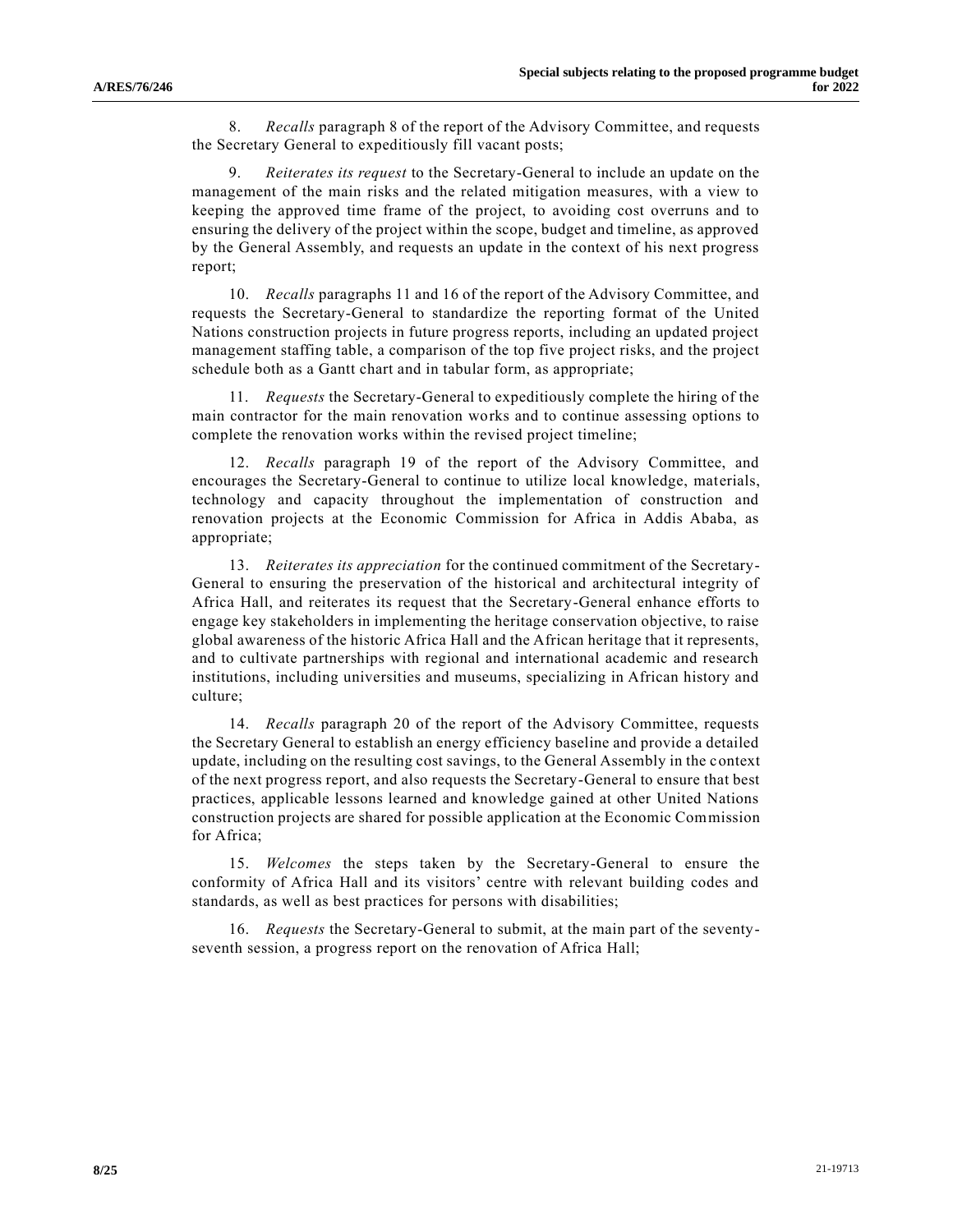#### **IX**

## **Revised estimates resulting from resolutions and decisions adopted by the Human Rights Council at its forty-sixth, forty-seventh and forty-eighth regular sessions and thirtieth, thirty-first and thirty-second special sessions**

Having considered the report of the Secretary-General<sup>16</sup> and the related report of the Advisory Committee,<sup>17</sup>

1. *Takes note* of the report of the Secretary-General;

2. *Endorses* the conclusions and recommendations contained in the report of the Advisory Committee;

3. *Approves* the establishment, effective 1 January 2022, of 29 posts under section 24, Human rights, of the proposed programme budget for 2022, to support the activities mandated by the Council in its resolutions  $47/21$  of 13 July 2021,<sup>18</sup>  $48/14$ of 8 October 2021<sup>19</sup> and [S-30/1](https://undocs.org/en/A/HRC/RES/S-30/1) of 27 May 2021;<sup>20</sup>

4. *Appropriates* an additional amount of 27,180,000 dollars, comprising 3,259,700 dollars under section 2, General Assembly and Economic and Social Council affairs and conference management, 23,874,500 dollars under section 24, Human rights, and 45,800 dollars under section 29E, Administration, Geneva, of the proposed programme budget for 2022;

5. *Also appropriates* an amount of 2,491,900 dollars under section 36, Staff assessment, to be offset by an equivalent amount under income section 1, Income from staff assessment, of the proposed programme budget for 2022;

## **X**

## **Estimates in respect of special political missions, good offices and other political initiatives authorized by the General Assembly and/or the Security Council**

*Having considered* the reports of the Secretary-General on the estimates in respect of special political missions, good offices and other political initiatives authorized by the General Assembly and/or the Security Council<sup>21</sup> and the related reports of the Advisory Committee,<sup>22</sup>

1. *Takes note* of the reports of the Secretary-General;

2. *Endorses* the conclusions and recommendations contained in the reports of the Advisory Committee, subject to the provisions of the present resolution;

3. *Decides* not to establish a new duty station in Geneva for the United Nations Support Mission in Libya;

4. *Approves* the budgets in the amount of 585,629,600 dollars for the 37 continuing special political missions authorized by the General Assembly and/or the Security Council, and an amount of 1,820,200 dollars for the share of special political missions in the budget of the Regional Service Centre in Entebbe, Uganda, for 2022,

**\_\_\_\_\_\_\_\_\_\_\_\_\_\_\_\_\_\_** <sup>16</sup> [A/76/524.](https://undocs.org/en/A/76/524)

<sup>17</sup> [A/76/7/Add.30.](https://undocs.org/en/A/76/7/Add.30) 

<sup>18</sup> See *Official Records of the General Assembly, Seventy-sixth Session, Supplement No. 53* [\(A/76/53\)](https://undocs.org/en/A/76/53), chap. VII, sect. A.

<sup>19</sup> Ibid., *Supplement No. 53A* [\(A/76/53/Add.1\)](https://undocs.org/en/A/76/53/Add.1), chap. IV, sect. A.

<sup>20</sup> Ibid., *Supplement No. 53* [\(A/76/53\)](https://undocs.org/en/A/76/53), chap. VI.

<sup>21</sup> [A/76/6 \(Sect. 3\)/Add.1,](https://undocs.org/en/A/76/6(Sect.3)/Add.1) [A/76/6 \(Sect. 3\)/Add.2,](https://undocs.org/en/A/76/6(Sect.3)/Add.2) [A/76/6 \(Sect. 3\)/Add.3,](https://undocs.org/en/A/76/6(Sect.3)/Add.3) [A/76/6 \(Sect. 3\)/Add.4,](https://undocs.org/en/A/76/6(Sect.3)/Add.4)  [A/76/6 \(Sect. 3\)/Add.5,](https://undocs.org/en/A/76/6(Sect.3)/Add.5) [A/76/6 \(Sect. 3\)/Add.6](https://undocs.org/en/A/76/6(Sect.3)/Add.6) and [A/76/6 \(Sect. 3\)/Add.7.](https://undocs.org/en/A/76/6(Sect.3)/Add.7)

<sup>22</sup> [A/76/7/Add.1,](https://undocs.org/en/A/76/7/Add.1) [A/76/7/Add.2,](https://undocs.org/en/A/76/7/Add.2) [A/76/7/Add.3,](https://undocs.org/en/A/76/7/Add.3) [A/76/7/Add.4,](https://undocs.org/en/A/76/7/Add.4) [A/76/7/Add.5,](https://undocs.org/en/A/76/7/Add.5) [A/76/7/Add.6](https://undocs.org/en/A/76/7/Add.6) and [A/76/7/Add.19.](https://undocs.org/en/A/76/7/Add.19)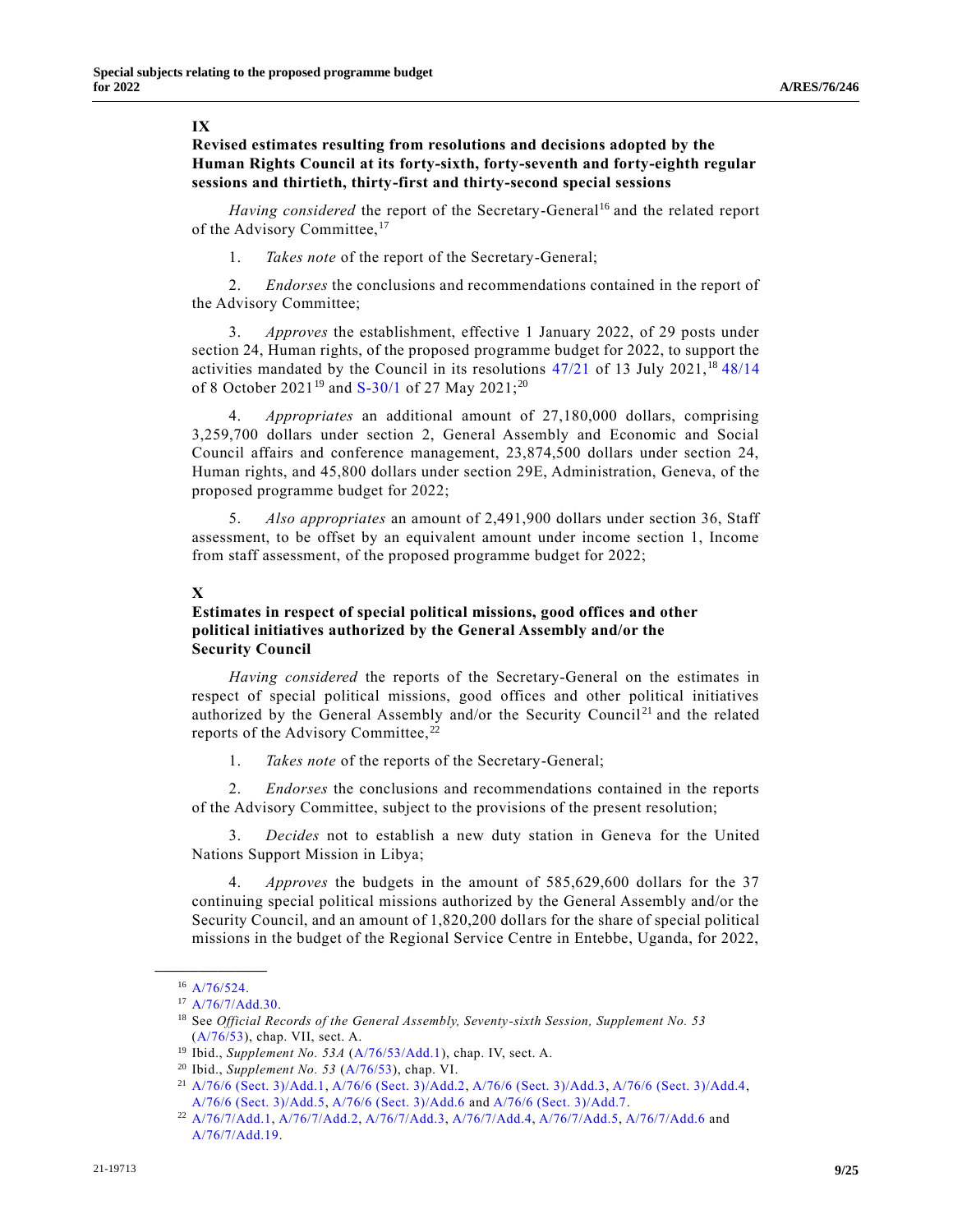of which an amount of 587,449,800 dollars has been included under section 3, Political affairs, of the proposed programme budget for 2022;

5. *Authorizes* the Secretary-General to enter into commitments, with corresponding assessment, in an amount not exceeding 107,636,800 dollars for the United Nations Assistance Mission in Afghanistan for the period from 1 January to 31 October 2022, and requests the Secretary-General to present a revised budget proposal for the Mission for 2022, taking into account any decision of the Security Council, as required and in accordance with established procedures;

6. *Appropriates*, under the procedures provided for in paragraph 11 of annex I to resolution [41/213](https://undocs.org/en/A/RES/41/213) of 19 December 1986, an additional amount of 17,418,100 dollars under section 3, Political affairs, of the proposed programme budget for 2022, for the United Nations Verification Mission in Colombia and the United Nations Integrated Transition Assistance Mission in the Sudan;

7. *Also appropriates* the related staff assessment portion in the amount of 861,300 dollars under section 36, Staff assessment, to be offset by a corresponding amount under income section 1, Income from staff assessment, of the proposed programme budget for 2022;

#### **XI**

#### **Request for a subvention to the Residual Special Court for Sierra Leone**

*Recalling* its resolution [58/284](https://undocs.org/en/A/RES/58/284) of 8 April 2004, section VII of its resolution [59/276](https://undocs.org/en/A/RES/59/276) of 23 December 2004, section II of its resolution [59/294](https://undocs.org/en/A/RES/59/294) of 22 June 2005, section XII of its resolution [65/259,](https://undocs.org/en/A/RES/65/259) section IX of its resolution [66/247,](https://undocs.org/en/A/RES/66/247) section I of its resolution [67/246,](https://undocs.org/en/A/RES/67/246) section VII of its resolution [70/248](https://undocs.org/en/A/RES/70/248) A, section III of its resolution [71/272](https://undocs.org/en/A/RES/71/272) A, section VIII of its resolution [72/262](https://undocs.org/en/A/RES/72/262) A, section III of its resolution [73/279](https://undocs.org/en/A/RES/73/279) A, section VI of its resolution [74/263](https://undocs.org/en/A/RES/74/263) and section XVI of its resolution [75/253](https://undocs.org/en/A/RES/75/253) A,

*Having considered* the report of the Secretary-General on the use of the commitment authority and request for a subvention to the Residual Special Court for Sierra Leone<sup>23</sup> and the related report of the Advisory Committee,  $24$ 

1. *Takes note* of the report of the Secretary-General;

2. *Endorses* the conclusions and recommendations contained in the report of the Advisory Committee;

3. *Reaffirms* the high priority accorded to the work of the Residual Special Court for Sierra Leone;

4. *Welcomes* the in-kind multiform support provided by the Government of Sierra Leone to the Residual Special Court, including the provision of rent-free office space;

5. *Also welcomes* the support provided by several countries, including voluntary contributions, pro bono annual audit of the Residual Special Court and in-kind support in enforcing sentences, relocating witnesses, housing the archives of the Residual Special Court as well as prisoners of the Court, and hosting fundraising activities;

6. *Emphasizes* that the subvention from the regular budget is a bridging financing mechanism to supplement insufficient voluntary contributions, and

**\_\_\_\_\_\_\_\_\_\_\_\_\_\_\_\_\_\_** <sup>23</sup> [A/76/329.](https://undocs.org/en/A/76/329)

 $^{24}$  [A/76/7/Add.9.](https://undocs.org/en/A/76/7/Add.9)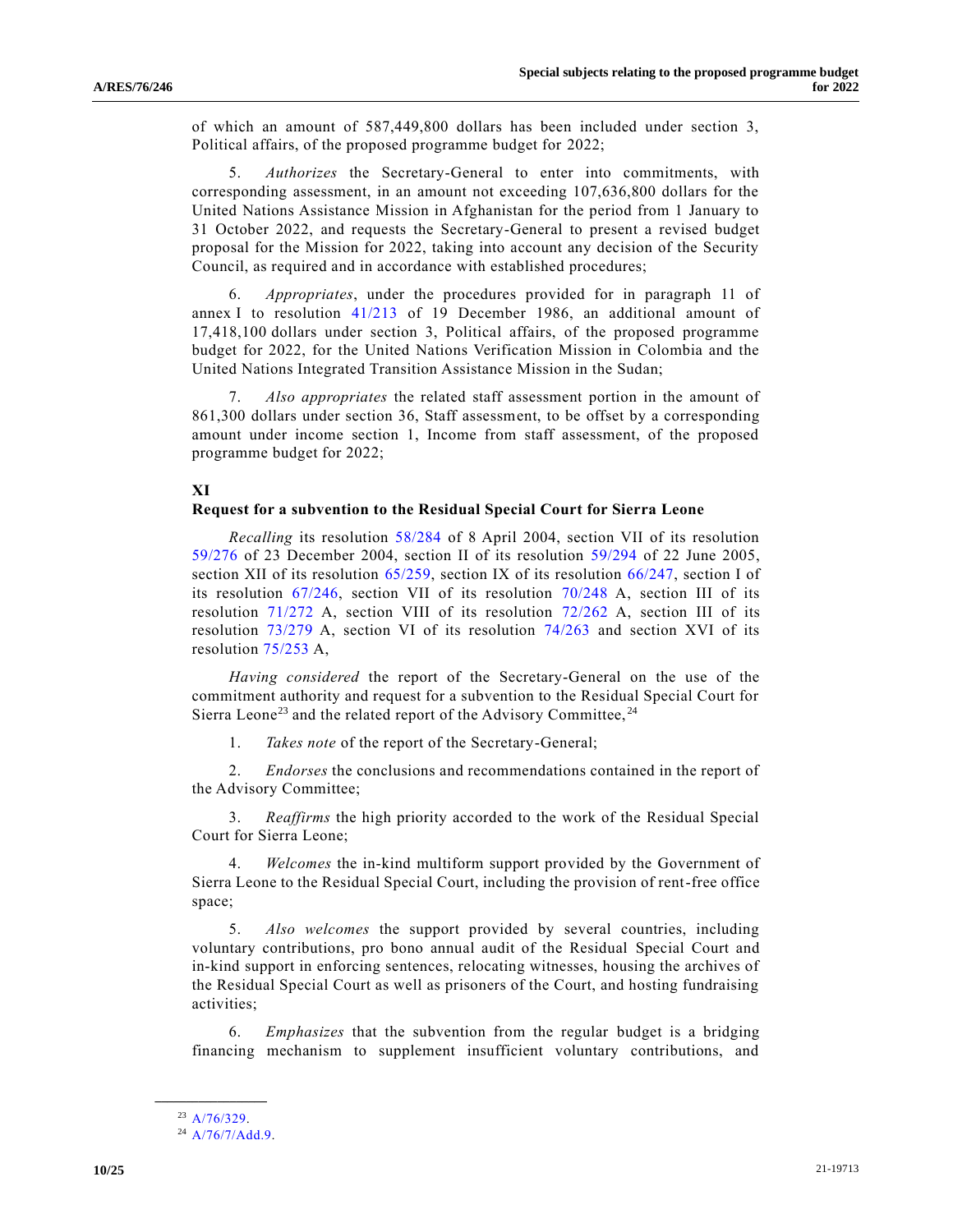encourages all Member States to provide voluntary support for the Residual Special Court;

7. *Requests* the Secretary-General to continue his efforts to seek voluntary contributions, including through broadening the donor base and holding regular consultations with the key stakeholders, as well as to implement innovative fundraising approaches, and to report thereon to the General Assembly at the main part of its seventy-seventh session;

8. *Appreciates* the efforts made by the Residual Special Court on costefficiency measures, encourages the Court to continue its efforts aimed at identifying additional cost-efficiency and the relevant cost-savings measures to be applied in view of the persistent funding challenges, and requests the Secretary-General to report thereon in the context of his next report;

9. *Welcomes* the efforts to date of the Residual Special Court to digitize judicial records, notes that full digitization of all records remains incomplete, and encourages the Court to continue to work towards the completion of the full digitization of archives within the existing resources;

10. *Authorizes* the Secretary-General to enter into commitments in an amount not to exceed 2,773,300 dollars to supplement the voluntary financial resources of the Residual Special Court for the period from 1 January to 31 December 2022, and requests the Secretary-General to report on the use of the commitment authority in the context of his next report;

## **XII**

#### **Request for a subvention to the Extraordinary Chambers in the Courts of Cambodia**

*Recalling* section I of its resolution [68/247](https://undocs.org/en/A/RES/68/247b) B of 9 April 2014, section I of its resolution [69/274](https://undocs.org/en/A/RES/69/274) A, section IV of its resolution [70/248](https://undocs.org/en/A/RES/70/248) A, section II of its resolution [71/272](https://undocs.org/en/A/RES/71/272) A, section IX of its resolution [72/262](https://undocs.org/en/A/RES/72/262) A, section IV of its resolution [73/279](https://undocs.org/en/A/RES/73/279) A, section V of its resolution [74/263](https://undocs.org/en/A/RES/74/263) and section XX of its resolution [75/253](https://undocs.org/en/A/RES/75/253) A,

*Having considered* the report of the Secretary-General on the use of the commitment authority and request for a subvention to the Extraordinary Chambers in the Courts of Cambodia<sup>25</sup> and the related report of the Advisory Committee,  $26$ 

1. *Takes note* of the report of the Secretary-General;

2. *Endorses* the conclusions and recommendations contained in the report of the Advisory Committee;

3. *Reaffirms* the high priority accorded to the work of the Extraordinary Chambers in the Courts of Cambodia;

4. *Notes with appreciation* the sustained contributions of the Government of Cambodia, as the host country, for the Extraordinary Chambers;

5. *Encourages* the Extraordinary Chambers to continue adopting appropriate measures for achieving operational savings and efficiencies, and to properly complete the judicial mandate in a transparent, accountable, cost-effective and expeditious manner, with a view to a timely commencement of the residual phase;

6. *Recalls* paragraph 12 of the report of the Advisory Committee, and reaffirms that expenses of the international component of the Extraordinary Chambers should be borne by voluntary contributions, further encourages all Member States to provide continuing and additional voluntary support for the Extraordinary Chambers,

**\_\_\_\_\_\_\_\_\_\_\_\_\_\_\_\_\_\_**  $^{25}$  [A/76/331.](https://undocs.org/en/A/76/331)

 $^{26}$  [A/76/7/Add.12.](https://undocs.org/en/A/76/7/Add.12)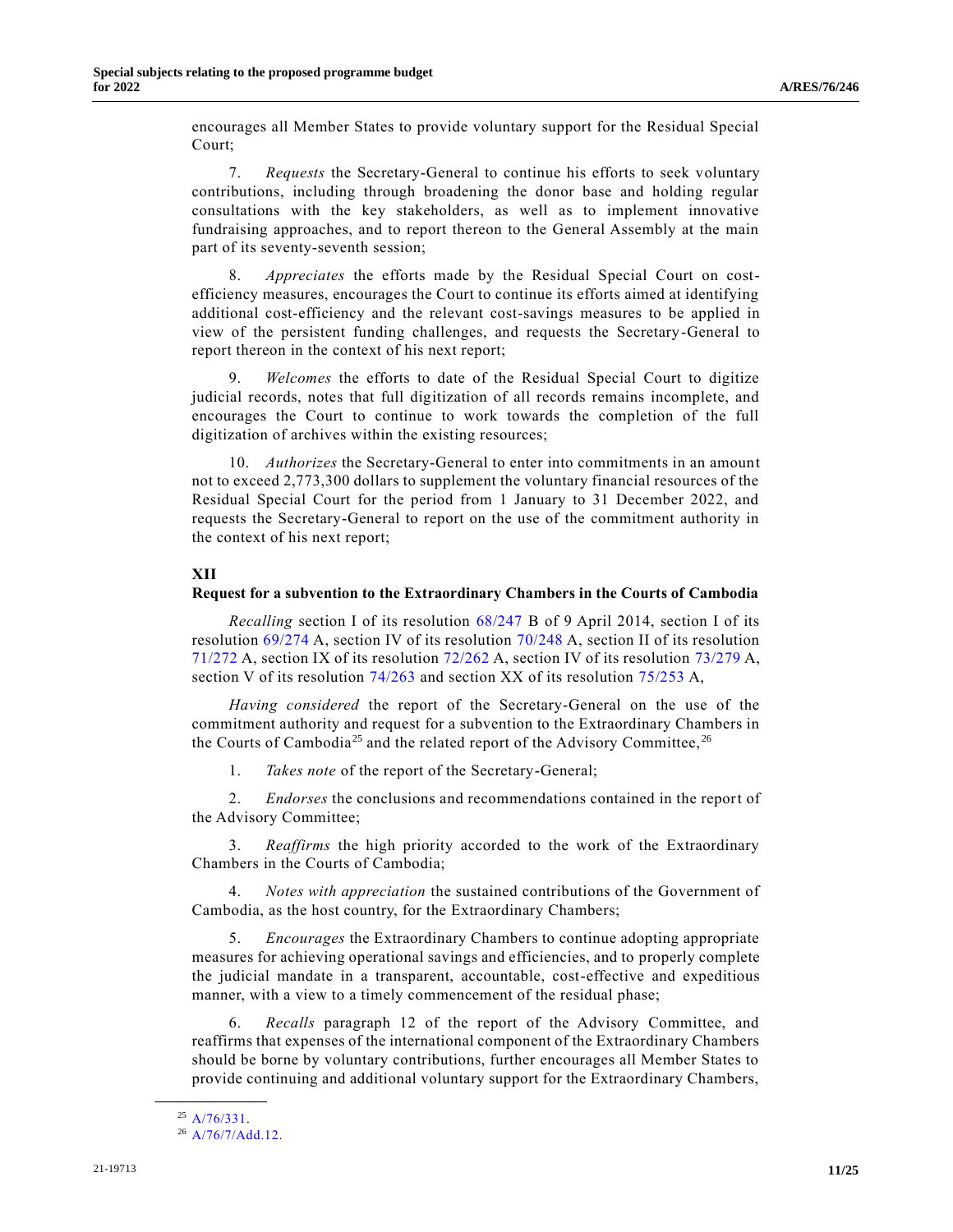and requests the Secretary-General to continue his intensive fundraising efforts, including by broadening the donor base;

7. *Requests* the Secretary-General to provide additional and detailed information on the final expenditures and unencumbered balance, as well as its re turn to Member States, in the context of the financial performance report on the programme budget for 2021 during the main part of the seventy-seventh session of the General Assembly;

8. *Recalls* paragraph 26 of the report of the Advisory Committee, and requests the Secretary-General to explore and present the feasibility of, and options for, a single entity of the Secretariat overseeing the operational, budgetary and financial interactions with the United Nations Assistance to the Khmer Rouge Trials on the basis of the lessons learned from similar consolidations of functions;

9. *Also recalls* paragraphs 32, 33 and 35 of the report of the Advisory Committee, and requests the Secretary-General to conduct a review of the proposed change in the terms and conditions of the international judges and co-prosecutor, with a particular focus on the conclusions and recommendations of the Advisory Committee, and to report thereon in the next report;

10. *Authorizes* the Secretary-General, as an exceptional measure, to enter into commitments in an amount not exceeding 7 million dollars to supplement the voluntary financial resources of the international component of the Extraordinary Chambers for the period from 1 January to 31 December 2022, so as to enable the Chambers to carry out its judicial mandate, and requests the Secretary-General to report on the use of the commitment authority in the context of the next report;

## **XIII**

#### **Administrative expenses of the United Nations Joint Staff Pension Fund**

*Recalling* its resolution [70/238](https://undocs.org/en/A/RES/70/238) A of 23 December 2015, section VIII of its resolution [74/263](https://undocs.org/en/A/RES/74/263) and its resolution [75/246](https://undocs.org/en/A/RES/75/246) of 31 December 2020,

*Having considered* the reports of the United Nations Joint Staff Pension Board on the work of its sixty-eighth special session<sup>27</sup> and on the work of its sixty-ninth session and administrative expenses of the United Nations Joint Staff Pension Fund,<sup>28</sup> the report of the Secretary-General on the administrative and financial implications arising from the report of the United Nations Joint Staff Pension Board, <sup>29</sup> the financial report and audited financial statements for the year ended 31 December 2020 and the report of the Board of Auditors on the Fund<sup>30</sup> and the recommendations contained therein, the report of the Chief Executive of Pension Administration and the Representative of the Secretary-General for the investment of the assets of the Fund on the implementation of the recommendations of the Board of Auditors contained in its report for the year ended 31 December 2020 on the United Nations Joint Staff Pension Fund<sup>31</sup> and the related reports of the Advisory Committee,  $32$ 

1. *Takes note* of the reports of the United Nations Joint Staff Pension Board and the report of the Secretary-General;

**\_\_\_\_\_\_\_\_\_\_\_\_\_\_\_\_\_\_**

<sup>27</sup> *Official Records of the General Assembly, Seventy-fifth Session, Supplement No. 9A* [\(A/75/9/Add.1\)](https://undocs.org/en/A/75/9/Add.1).

<sup>28</sup> [A/76/297.](https://undocs.org/en/A/76/297)

<sup>29</sup> [A/C.5/76/2.](https://undocs.org/en/A/C.5/76/2)

<sup>30</sup> *Official Records of the General Assembly, Seventy-sixth Session, Supplement No. 5P* [\(A/76/5/Add.16\)](https://undocs.org/en/A/76/5/Add.16).

 $31$  [A/76/294.](https://undocs.org/en/A/76/294)

<sup>32</sup> [A/75/814](https://undocs.org/en/A/75/814) and [A/76/7/Add.14.](https://undocs.org/en/A/76/7/Add.14)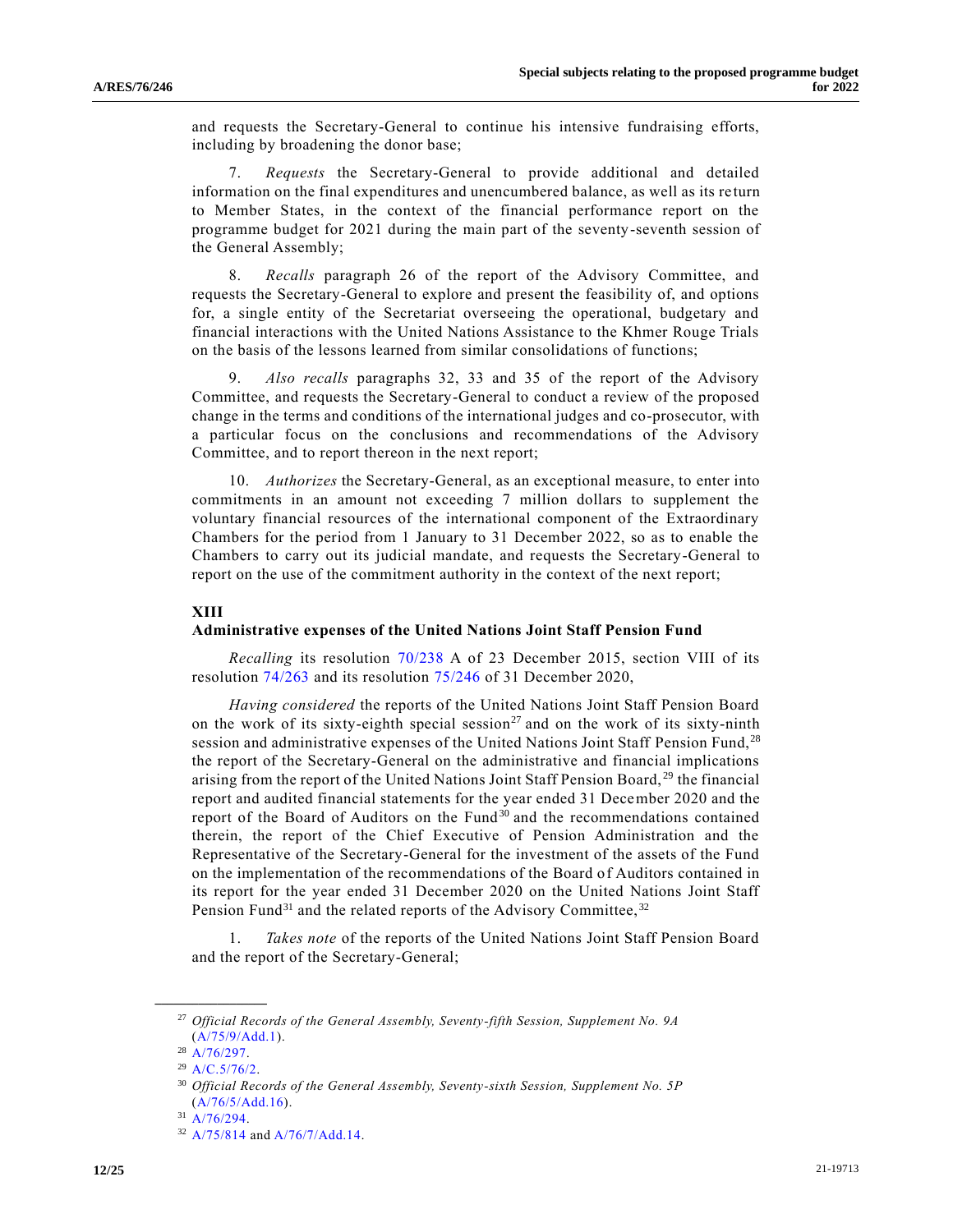2. *Also takes note* of the report of the Chief Executive of Pension Administration and the Representative of the Secretary-General for the investment of the assets of the Fund on the implementation of the recommendations of the Board of Auditors contained in its report for the year ended 31 December 2020 on the United Nations Joint Staff Pension Fund;

3. *Endorses* the conclusions and recommendations contained in the reports of the Advisory Committee, subject to the provisions of the present resolution;

4. *Emphasizes* the existing prerogative of the General Assembly on matters pertaining to the Fund;

## *Financial statements of the United Nations Joint Staff Pension Fund and report of the Board of Auditors*

5. *Reiterates* the importance of the implementation of all the recommendations of the Board of Auditors by the secretariat of the Fund, the Pension Board and the Representative of the Secretary-General, in full and in a timely manner, and of reporting thereon in the next report to the General Assembly;

#### *Actuarial matters*

6. *Stresses* the importance of continuing to achieve the necessary 3.5 per cent annual real rate of return on a long-term basis for the future solvency of the Fund;

#### *Governance matters*

7. *Notes with appreciation* the work of the Board on governance matters carried out to approve the governance reform plan, taking into account best practices as recommended by the Governance Working Group while respecting the unique nature of the Fund, and looks forward to further information thereon in the next report of the Board;

8. *Recognizes* the efforts of the Board to reduce physical attendance and its attempts to improve efficient and effective decision-making, and notes the decision of the Board regarding physical attendance at Board sessions as stated in section VI.A, paragraph 134 (2), of the report of the Board;<sup>33</sup>

9. *Requests* the Board to ensure that in 2022 the 18 representatives from the member organizations that have 1 or 2 voting Board members do not attend the Board meetings in person, and requests the Board to keep this arrangement under review and provide its observations to the General Assembly at the seventy-seventh session;

10. *Decides* that the Ethics Adviser will be recruited under the modalities applicable for general temporary assistance positions;

11. *Emphasizes* that the Office of Internal Oversight Services shall remain the sole internal oversight body of the secretariat of the Fund and its investments, in line with the mandate of the Office, as set out by the General Assembly in its resolution [48/218](https://undocs.org/en/A/RES/48/218b) B of 29 July 1994, and stresses that any change to the mandate in this regard remains the sole prerogative of the Assembly;

12. *Emphasizes* that the budget of the Pension Fund should be accountable to all stakeholders, including beneficiaries and the member organizations, and encourages the Pension Board to strengthen the functions of the Budget Committee with the aim to ensure proper oversight of the resource requirements in the light of the operational needs and budget accuracy of the Pension Fund;

**\_\_\_\_\_\_\_\_\_\_\_\_\_\_\_\_\_\_** <sup>33</sup> [A/76/297.](https://undocs.org/en/A/76/297)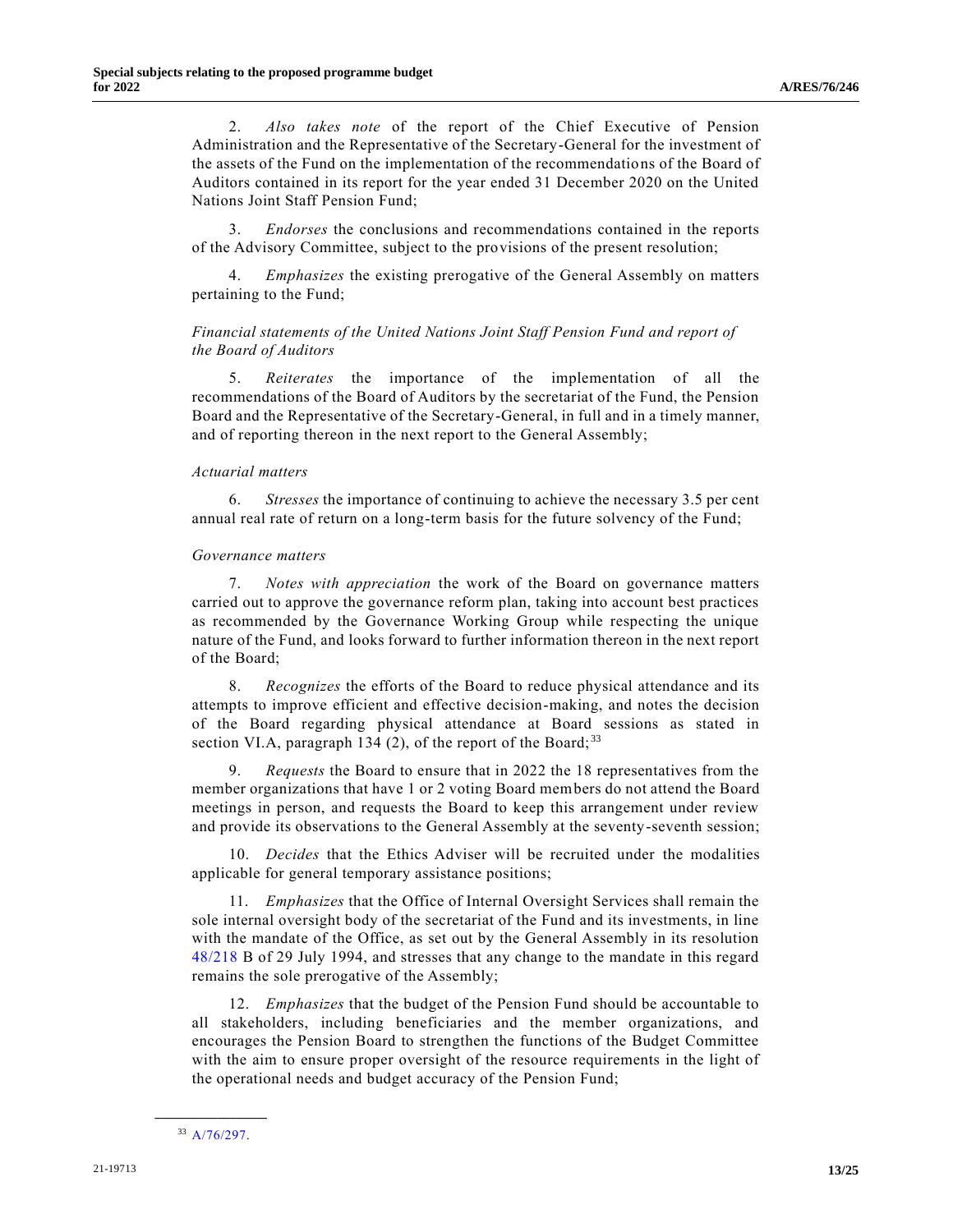13. *Recalls* section G of annex III to the report of the Board, and requests the Board, in consultation with the Ethics Adviser, to revise and adjust the policy and to provide further analysis of and clarification on it in the context of its next report;

#### *Pension Board*

14. *Recalls* paragraph 7 of its resolution [75/246,](https://undocs.org/en/A/RES/75/246) and reiterates its request that the Secretary-General and the Pension Board ensure that the staff composition of the Office of Investment Management and of the Pension Administration is based on as wide a geographical basis as possible, bearing in mind Article 101, paragraph 3, of the Charter of the United Nations, and to make every effort to provide an update on progress achieved in the context of their next reports;

15. *Encourages* the Secretary of the Pension Board to continue to restructure and streamline the report of the Board with the aim of making it more concise and to the point and presenting the rationale of financial and administrative proposals in a more comprehensive manner;

16. *Highlights* the importance attached by the General Assembly to continuing to ensure accountability by the Pension Board, and requests the Board to provide follow-up on all aspects of the implementation of the present resolution in the context of its report to be submitted to the Assembly at its seventy-seventh session;

#### *Pension Administration*

17. *Requests* the Fund to continue to ensure cost-effectiveness and appropriate geographical coverage of the call centre service operations;

#### *Office of Investment Management*

18. *Reaffirms* that the Secretary-General serves as fiduciary for the investment of the assets of the Fund;

19. *Also reaffirms* that the investment of the assets of the Fund shall be decided upon by the Secretary-General after consultation with an Investments Committee and in the light of observations and suggestions made from time to time by the Pension Board on the investments policy;

20. *Notes* that the annual real rate of return of the Fund for the 10-year and 15-year periods remained markedly above the long-term objective of 3.5 per cent, and encourages the Fund to continue its efforts to improve the performance of its investments and identify suitable comparators with peers from various countries and provide a comparison thereof in the context of its next report;

21. *Recalls* the four main criteria for investment utilized by the Fund, and requests the Secretary-General to explore, in consultation with the Investments Committee and taking into account the observations and suggestions by the Pension Board, impact investing for part of the portfolio, including in developing and emerging markets, such as Africa, bearing in mind the real rate of return target, and to report thereon to the General Assembly in his next report;

22. *Requests* the Secretary-General, as fiduciary for the investment of the assets of the Fund, to continue to diversify its investments among developed, developing and emerging markets, wherever this serves the interests of the participants and the beneficiaries of the Fund, and also requests the Secretary-General to ensure that decisions concerning the investments of the Fund in any market are implemented prudently, taking fully into account the four main criteria for investment, namely, safety, profitability, liquidity and convertibility;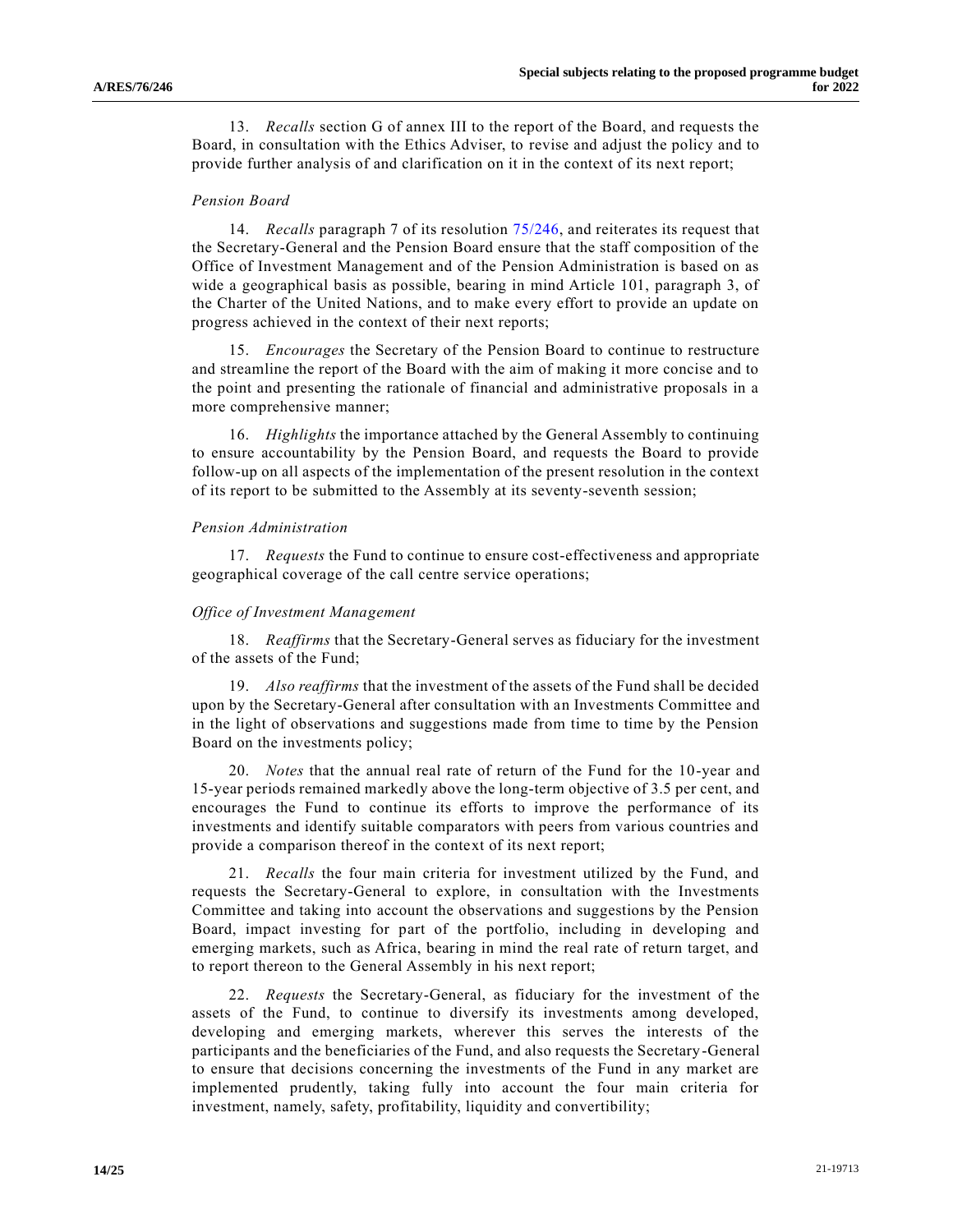#### *Other matters*

23. *Concurs*, in accordance with article 13 of the Regulations of the Fund and with a view to securing continuity of pension rights, with the new transfer agreements of the Fund with the European Investment Bank and the European Investment Fund, as approved by the Board and set out in annex VIII to its report;

24. *Decides* to approve the proposed amendments to articles 4 (c), 6, 7 and 33 (g) of the Regulations of the Fund, as well as to paragraph 19 of the Pension Adjustment System of the Fund, as set out in annex V to the report of the Board;

#### *Budget estimates for 2022*

25. *Emphasizes* that the aim of reviewing all the general temporary assistance positions of the Fund is not necessarily converting positions into posts, but rather increasing efficiency through the elimination of duplication of functions;

26. *Decides* to reduce the proposed resources for travel of staff and representatives by 25 per cent for the secretariat of the Pension Board, the Pension Administration and the Office of Investment Management;

27. *Approves* the changes to the staffing table as set out in the table below:

#### **A. Secretariat of the Pension Board**

| Action           | Title of post                       | Category       | Number |
|------------------|-------------------------------------|----------------|--------|
| Reclassification | Senior Programme Management Officer | $P-4$ to $P-5$ |        |

| Action                                                                         | Title of post                                               | Category | Number |
|--------------------------------------------------------------------------------|-------------------------------------------------------------|----------|--------|
| New post                                                                       | <b>Accounting Assistant</b>                                 | GS(OL)   | 5      |
| New post                                                                       | Benefits Assistant                                          | GS (OL)  | 1      |
| <b>Total new posts</b>                                                         |                                                             |          | 6      |
| Conversion                                                                     | Benefits Officer                                            | $P-3$    | -1     |
| Conversion                                                                     | Benefits Assistant                                          | GS (OL)  | 14     |
| Conversion                                                                     | Information/Documents Management Assistant                  | GS (OL)  | 6      |
| Conversion                                                                     | Programme Management Officer                                | $P-4$    | 1      |
| Conversion                                                                     | Information Systems Officer                                 | $P-4$    | 1      |
| Conversion                                                                     | Information Systems Officer                                 | $P-3$    | 3      |
| Conversion <sup><math>a</math></sup>                                           | <b>Accounting Assistant</b>                                 | GS (OL)  | 1      |
| <b>Total conversions</b>                                                       |                                                             |          | 27     |
| <b>Total net changes</b>                                                       |                                                             |          | 33     |
| Reassignment                                                                   | Chief                                                       | $D-1$    | 1      |
| Reassignment                                                                   | Human Resources Officer                                     | $P-4$    | 1      |
| Reassignment                                                                   | Benefits Officer                                            | $P-3$    | 2      |
| Reassignment                                                                   | <b>Benefits Assistant</b>                                   | GS(OL)   | 3      |
| Redeployment (from executive direction<br>and management to programme of work) | Chief of Business Transformation and<br>Accountability Unit | $P-5$    | 1      |

#### **B. Pension Administration**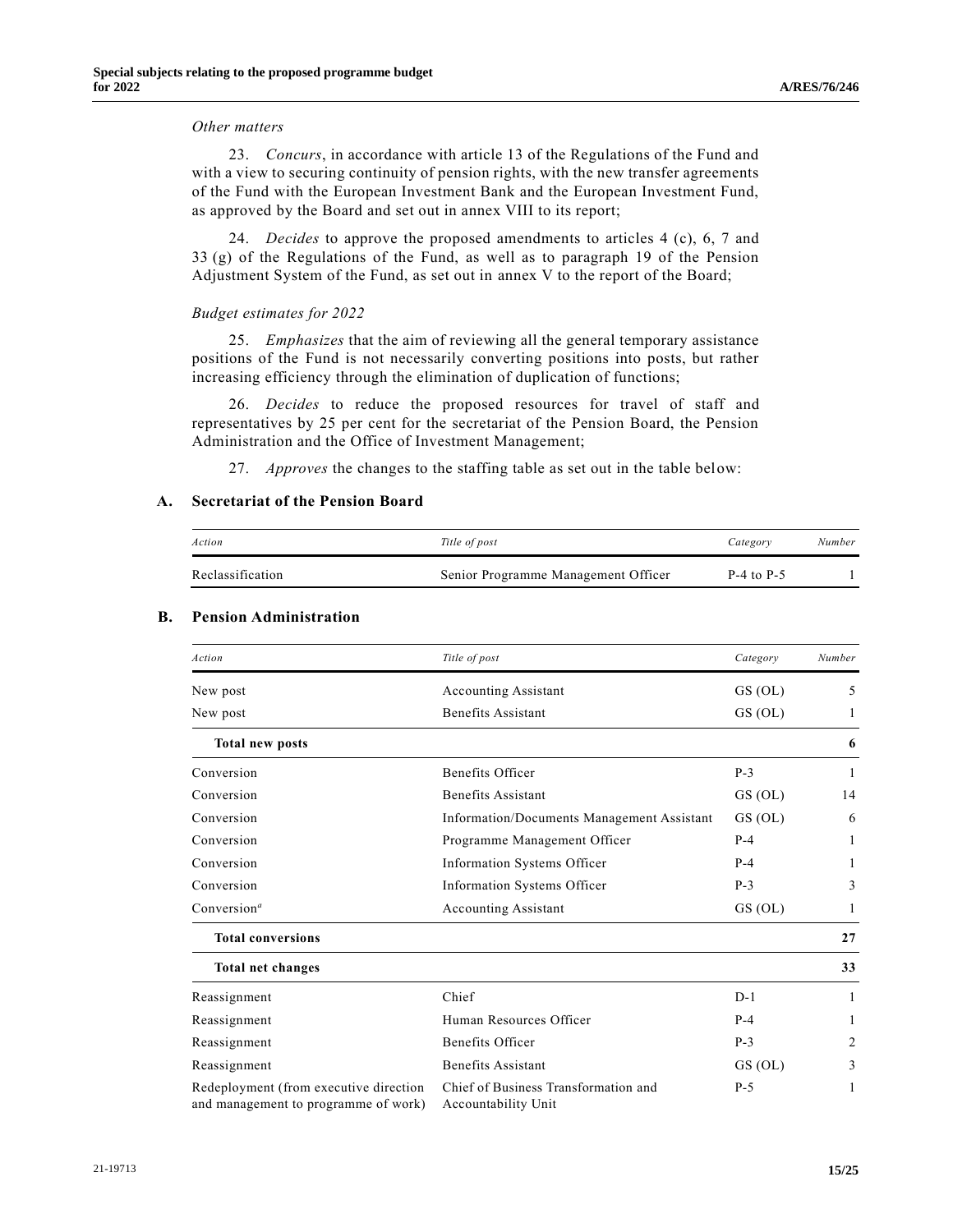| Action                                                                         | Title of post                       | Category | Number |
|--------------------------------------------------------------------------------|-------------------------------------|----------|--------|
| Redeployment (from executive direction<br>and management to programme of work) | Risk Management Officer             | $P-4$    |        |
| Redeployment (from executive direction<br>and management to programme of work) | Programme Management Officer (Risk) | $P-3$    |        |
| Redeployment (from executive direction<br>and management to programme of work) | Legal Officer (Compliance)          | $P-3$    |        |
| Redeployment (from executive direction<br>and management to programme support) | Human Resources Officer             | $P-3$    |        |
| Redeployment (from programme of<br>work to programme support)                  | Administrative Assistant            | GS (OL)  |        |

*<sup>a</sup>* From extrabudgetary funds.

## **C. Office of Investment Management**

| Action                   | Title of post                           | Category                    | Number       |
|--------------------------|-----------------------------------------|-----------------------------|--------------|
| New post                 | Associate Legal Officer                 | $P-2/P-1$                   | 1            |
| New post                 | Legal Officer                           | $P-3$                       | 1            |
| New post                 | Deputy Director                         | $D-1$                       | 1            |
| New post                 | Investment Officer                      | $P-3$                       | 2            |
| New post                 | Investment Officer                      | $P-4$                       | 2            |
| New post                 | Senior Accounting Assistant             | $GS$ (PL)                   | 1            |
| New post                 | Associate Risk Officer                  | $P-2/P-1$                   | 1            |
| New post                 | Compliance Officer                      | $P-3$                       | 1            |
| New post                 | Risk Officer                            | $P-4$                       | 1            |
| New post                 | Investment Officer                      | $P-3$                       | 3            |
| New post                 | Information Systems Officer             | $P-3$                       | 2            |
| <b>Total new posts</b>   |                                         |                             | 16           |
| Conversion               | Associate Investment Officer            | $P-2/P-1$                   | 1            |
| Conversion               | Investment Officer                      | $P-3$                       | 1            |
| Conversion               | Investment Officer                      | $P-4$                       | 1            |
| Conversion               | Accountant                              | $P-4$                       | 2            |
| Conversion               | Associate Risk Officer                  | $P-2/P-1$                   | 1            |
| Conversion               | Associate Compliance Officer            | $P-2/P-1$                   | 1            |
| Conversion               | Risk Officer                            | $P-3$                       | 1            |
| Conversion               | Associate Information Systems Officer   | $P-2/P-1$                   | 2            |
| Conversion               | Information Systems Officer             | $P-3$                       | 2            |
| Conversion               | Senior Administrative Assistant         | GS (PL)                     | 1            |
| <b>Total conversions</b> |                                         |                             | 13           |
| Total net changes        |                                         |                             | 29           |
| Reclassification         | Senior Information Systems Officer      | $P-4$ to $P-5$              | $\mathbf{1}$ |
| Reclassification         | Senior Information Technology Assistant | GS (OL)<br>to $GS$ ( $PL$ ) | 1            |
| Reclassification         | Senior Accounting Assistant             | GS (OL)<br>to $GS$ ( $PL$ ) | 2            |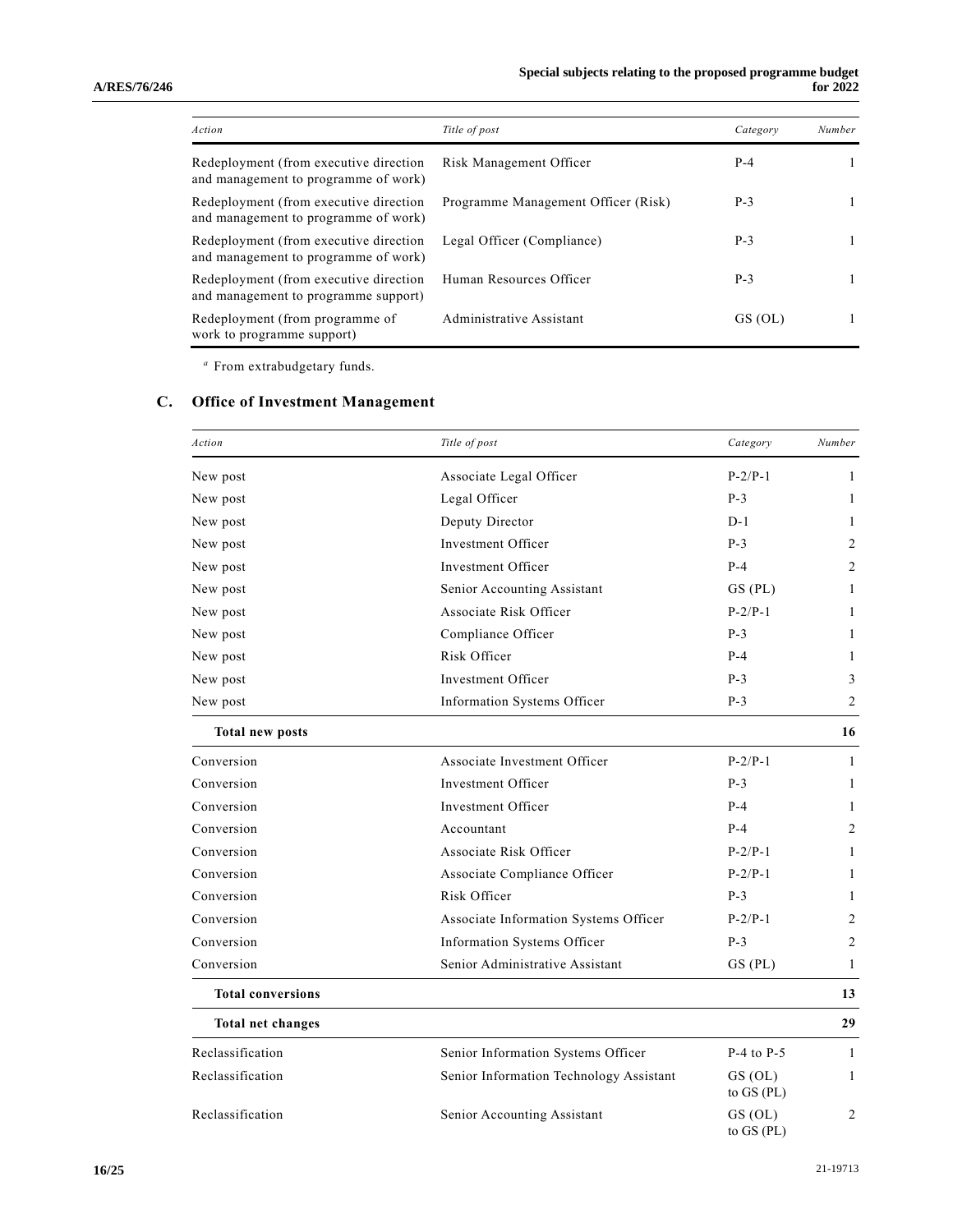| Action                                                                         | Title of post                   | Category                | Number |
|--------------------------------------------------------------------------------|---------------------------------|-------------------------|--------|
| Reclassification                                                               | Senior Administrative Assistant | GS (OL)<br>to $GS$ (PL) |        |
| Redeployment (from executive direction<br>and management to programme of work) | Director                        | $D-2$                   |        |
| Redeployment (from executive direction<br>and management to programme of work) | Investment Officer              | $P-4$                   |        |
| Redeployment (from executive direction<br>and management to programme of work) | <b>Staff Assistant</b>          | GS (OL)                 |        |
| Reassignment                                                                   | Senior Administrative Assistant | GS (PL)                 |        |

#### **D. Office of Internal Oversight Services**

| Action            | Title of post           | Category | Number |
|-------------------|-------------------------|----------|--------|
| Conversion        | Chief of section, Audit | $P-5$    |        |
| Conversion        | Auditor                 | $P-4$    | 3      |
| Conversion        | Auditor                 | $P-3$    |        |
| Conversion        | Audit Assistant         | GS (OL)  |        |
| Total net changes |                         |          | 6      |

*Abbreviations*: GS (OL), General Service (Other level); GS (PL), General Service (Principal level).

28. *Also approves* the estimates of 121,819,100 dollars for the administration of the Fund for 2022;

29. *Further approves* expenses, chargeable directly to the Fund, totalling 113,514,900 dollars net for 2022;

30. *Approves* the amount of 8,304,200 dollars as the cost of the services provided by the United Nations Joint Staff Pension Fund to the secretariat of the United Nations Staff Pension Committee for 2022, of which 5,065,600 dollars would represent the share of the regular budget and the balance of 3,238,600 dollars would represent the share of the funds and programmes;

31. *Also approves* the increase of 82,900 dollars in the cost for the services provided by the United Nations Joint Staff Pension Fund to the secretariat of the United Nations Staff Pension Committee under section 1, Overall policymaking, direction and coordination, of the proposed programme budget for 2022;

32. *Authorizes* the Board to supplement the voluntary contributions to the Emergency Fund for 2022 by an amount not to exceed 112,500 dollars;

#### **XIV**

## **Administrative and financial implications of the decisions and recommendations contained in the report of the International Civil Service Commission for 2021**

*Having considered* the statement submitted by the Secretary-General in accordance with rule 153 of the rules of procedure of the General Assembly <sup>34</sup> and the related report of the Advisory Committee, <sup>35</sup>

**\_\_\_\_\_\_\_\_\_\_\_\_\_\_\_\_\_\_**

<sup>34</sup> [A/C.5/76/3.](https://undocs.org/en/A/C.5/76/3)

<sup>35</sup> [A/76/7/Add.10.](https://undocs.org/en/A/76/7/Add.10)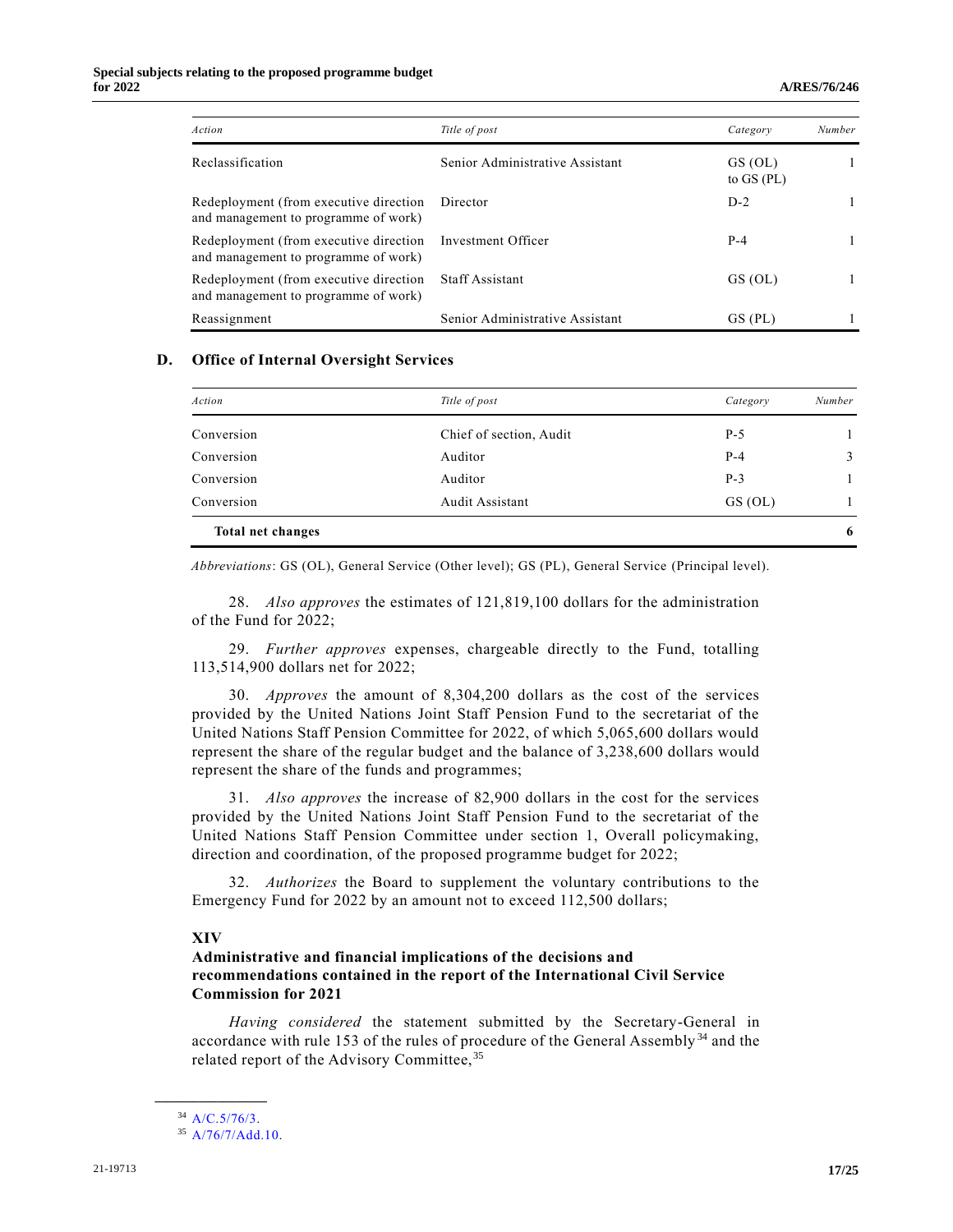- 1. *Recalls* its resolution 76/240 of 24 December 2021;
- 2. *Takes note* of the statement submitted by the Secretary-General;

3. *Endorses* the conclusions and recommendations contained in the report of the Advisory Committee;

### **XV**

## **Progress on the replacement of office blocks A to J at the United Nations Office at Nairobi**

*Recalling* section XIV of its resolution [72/262](https://undocs.org/en/A/RES/72/262) A, section IX of its resolution [73/279](https://undocs.org/en/A/RES/73/279) A, section XIII of its resolution [74/263](https://undocs.org/en/A/RES/74/263) and section XIV of its resolution [75/253](https://undocs.org/en/A/RES/75/253) A,

*Having considered* the report of the Secretary-General<sup>36</sup> and the related report of the Advisory Committee, 37

1. *Takes note* of the report of the Secretary-General;

2. *Endorses* the conclusions and recommendations contained in the report of the Advisory Committee;

3. *Expresses its gratitude* to the Government of Kenya for its continued support for the United Nations Office at Nairobi, and trusts that the Secretary-General will continue to engage with the host country to ensure the success of the project;

4. *Reiterates its request* to the Secretary-General to remain proactive in seeking both voluntary and in-kind contributions from Member States, in full compliance with all relevant rules and regulations of the Organization, and to provide detailed information on the matter in the context of his next progress report;

5. *Stresses* the importance of governance, effective oversight, transparency and accountability in the management of the project to ensure that the objectives of the project are achieved within the approved budget and time schedule;

6. *Requests* the Secretary-General, through the Global Asset Management Policy Service, to take into account lessons learned and best practices from similar past United Nations construction and renovation projects in the planning, design and implementation of the proposed replacement of office blocks A to J;

7. *Emphasizes* that the Global Asset Management Policy Service should continue to be actively involved in overseeing the project to ensure the central supervision of capital projects, including risk management and alignment with lessons learned;

8. *Encourages* the Secretary-General to continue to make every effort in implementing measures against slippages in the timeline of the project and to mitigate their potential impact on project costs and completion time;

9. *Recalls* paragraph 11 of the report of the Advisory Committee, and requests the Secretary-General to take appropriate measures to fill the vacant positions expeditiously and provide an update in the context of the next progress report;

10. *Requests* the Secretary-General to closely monitor and mitigate all project risks and take all measures necessary to ensure the delivery of the project within the scope, budget and timeline, as approved by the General Assembly, and also requests

**\_\_\_\_\_\_\_\_\_\_\_\_\_\_\_\_\_\_** <sup>36</sup> [A/76/330.](https://undocs.org/en/A/76/330)

<sup>37</sup> [A/76/7/Add.17.](https://undocs.org/en/A/76/7/Add.17)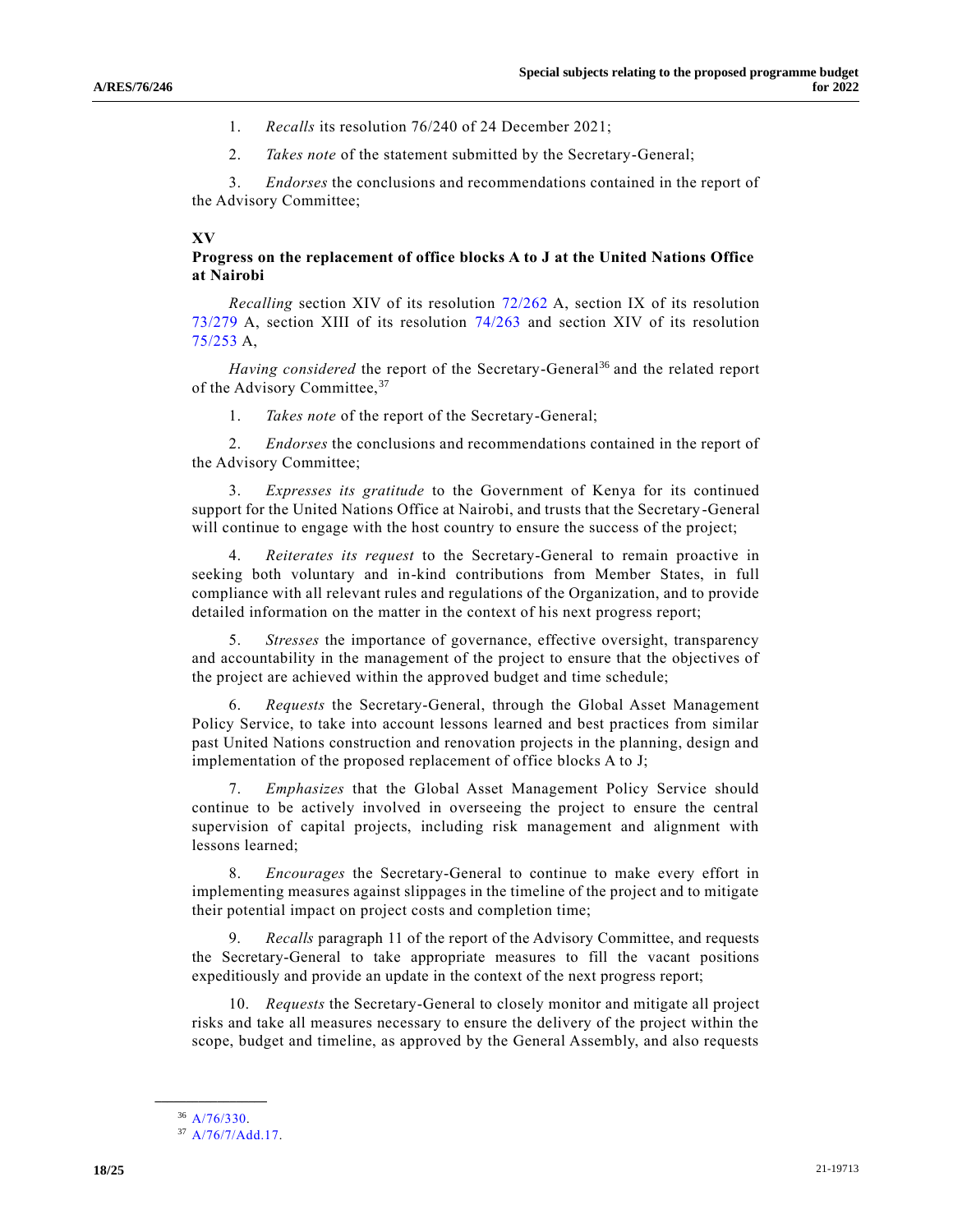the Secretary-General to include information on risk management and mitigation measures taken in his next progress report;

11. *Recalls* paragraph 29 of the report of the Advisory Committee, and reiterates the importance of ensuring the use of locally sourced and manufactured materials, as well as local labour and expertise, and looks forward to updates thereon in future progress reports;

12. *Requests* the Secretary-General to incorporate the envisaged renewable energy efficiency measures, wastewater treatment, solid waste management and water management into the design and construction of the United Nations Office at Nairobi project on office blocks A to J, including lessons learned from other construction projects;

13. *Also requests* the Secretary-General to ensure conformity with relevant building codes and standards, as well as best practices for persons with disabilities, in the design, construction and renovation of United Nations Office at Nairobi facilities;

14. *Recalls* paragraphs 21, 34 and 36 of the report of the Advisory Committee, and requests the Secretary-General to standardize the reporting format of the United Nations construction projects in future progress reports, including an updated project management staffing table, a comparison of the top five project risks, and the project schedule both as a Gantt chart and in tabular form, as appropriate;

15. *Approves* the overall full scope, maximum overall cost of 66,260,100 dollars and implementation strategy of the project;

16. *Appropriates* an amount of 11,316,300 dollars, comprising (a) 1,163,300 dollars under section 29G, Administration, Nairobi; (b) 10,069,300 dollars under section 33, Construction, alteration, improvement and major maintenance; and (c) 83,700 dollars under section 34, Safety and security, of the proposed programme budget for 2022;

## **XVI**

## **Progress on the renovation of the North Building at the Economic Commission for Latin America and the Caribbean in Santiago**

*Recalling* section VII of its resolution [69/274](https://undocs.org/en/A/RES/69/274) A, section VI of its resolution [70/248](https://undocs.org/en/A/RES/70/248b) B of 1 April 2016, section V of its resolution [72/262](https://undocs.org/en/A/RES/72/262) A, section X of its resolution [73/279](https://undocs.org/en/A/RES/73/279) A, section XI of its resolution [74/263](https://undocs.org/en/A/RES/74/263) and section XI of its resolution [75/253](https://undocs.org/en/A/RES/75/253) A,

Having considered the report of the Secretary-General<sup>38</sup> and the related report of the Advisory Committee,<sup>39</sup>

1. *Takes note* of the report of the Secretary-General;

2. *Endorses* the conclusions and recommendations contained in the report of the Advisory Committee;

3. *Acknowledges* the important role played by the host countries in facilitating the maintenance and construction of United Nations facilities, and stresses the value of continued collaboration with host countries in this regard;

**\_\_\_\_\_\_\_\_\_\_\_\_\_\_\_\_\_\_** <sup>38</sup> [A/76/323.](https://undocs.org/en/A/76/323)

<sup>39</sup> [A/76/7/Add.11.](https://undocs.org/en/A/76/7/Add.11)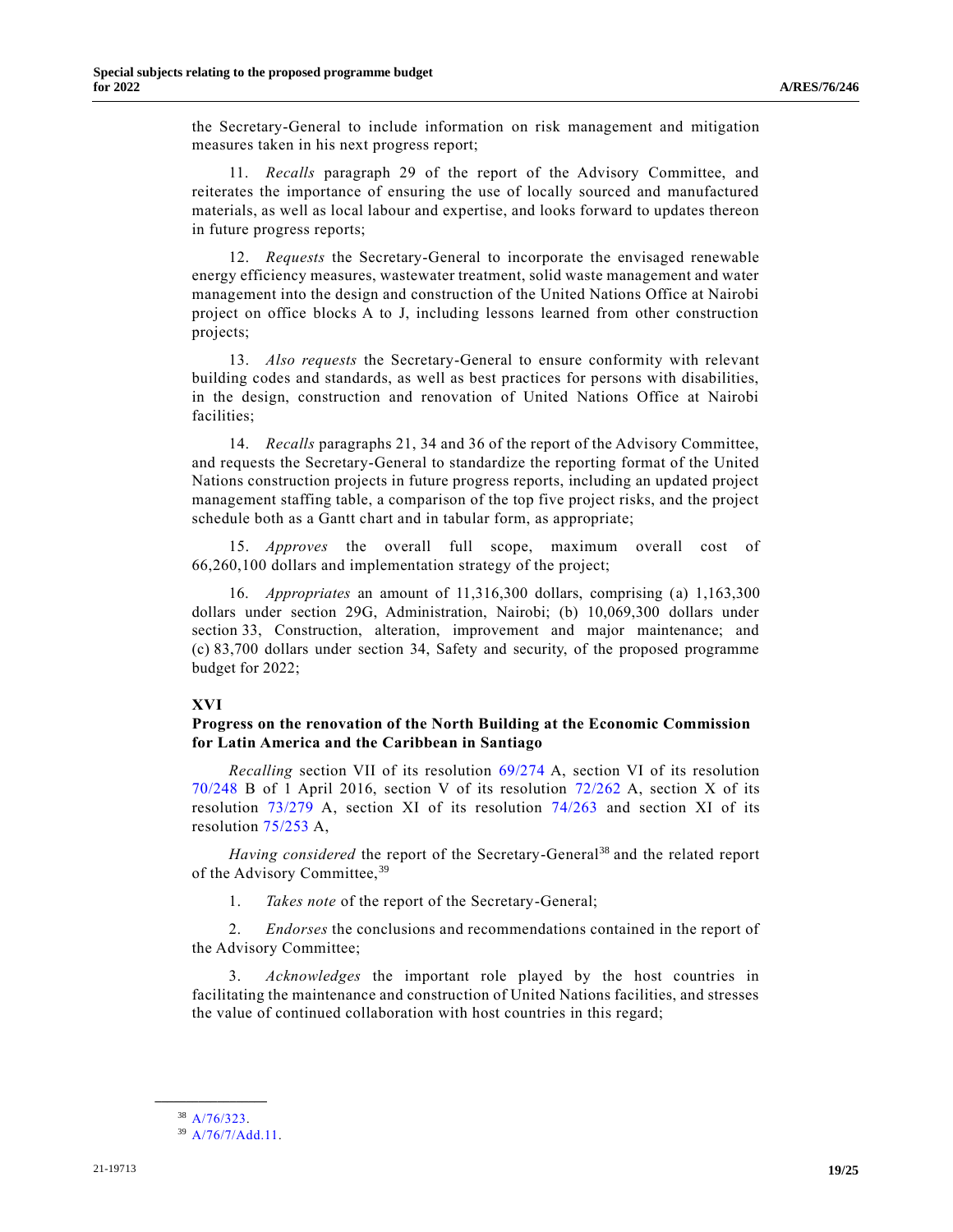4. *Expresses its gratitude* to the Government of Chile, as the host country, for its continued efforts in supporting and facilitating the work of the Economic Commission for Latin America and Caribbean;

5. *Recalls* paragraph 4 of the report of the Advisory Committee, and requests the Secretary-General to remain proactive in seeking both voluntary and in-kind contributions from Member States, in full compliance with all relevant regulations and rules of the Organization, and to provide detailed information on the matter in the context of his next progress report;

6. *Stresses* the importance of governance, effective oversight, transparency and accountability in the management of the project to ensure that the objectives of the project are achieved within the approved budget and time schedule;

7. *Emphasizes* that the Global Asset Management Policy Service should continue to be actively involved in overseeing the project to ensure the central supervision of capital projects, including risk management and alignment with lessons learned;

8. *Reiterates its request* to the Secretary-General to ensure that the project delivers renovation works that conform to relevant building codes and standards, including provisions for persons with disabilities concerning accessibility, technology and workplace safety;

9. *Recalls* paragraph 15 of the report of the Advisory Committee, requests the Secretary-General to closely monitor and mitigate all project risks and take all measures necessary to ensure the delivery of the project within the scope, budget and timeline, as approved by the General Assembly, and also requests the Secretary - General to include information on risk management and mitigation measures taken in his next progress report;

10. *Also recalls* paragraphs 7, 9, 17 and 26 of the report of the Advisory Committee, and requests the Secretary-General to standardize the reporting format of the United Nations construction projects in future progress reports, including an updated project management staffing table, a comparison of the top five project risks, and the project schedule both as a Gantt chart and in tabular form, as appropriate;

11. *Welcomes* the planned renovation of the North Building at the Economic Commission for Latin America and the Caribbean as a sustainable and energy efficient building where the total amount of energy used by the building on an annual basis is equal to or less than the amount of renewable energy generated on site;

12. *Encourages* the Secretary-General to intensify his efforts to include the use of locally sourced and manufactured materials, as well as local labour and expertise, throughout the implementation of the construction project, and requests the Secretary-General to include activities pursuant to this matter in the next progress reports;

13. *Requests* the Secretary-General to continue the annual review of the role and funding ratio of the position of Project Coordinator (P-3) jointly funded by the Economic Commission for Latin America and the Caribbean and the United Nations Office at Nairobi, and to provide detailed information in his next report;

14. *Appropriates* an amount of 5,590,100 dollars for project activities in 2022, comprising 431,300 dollars under section 21, Economic and social development in Latin America and the Caribbean, and 5,158,800 dollars under section 33, Construction, alteration, improvement and major maintenance, of the proposed programme budget for 2022, which would represent a charge against the contingency fund;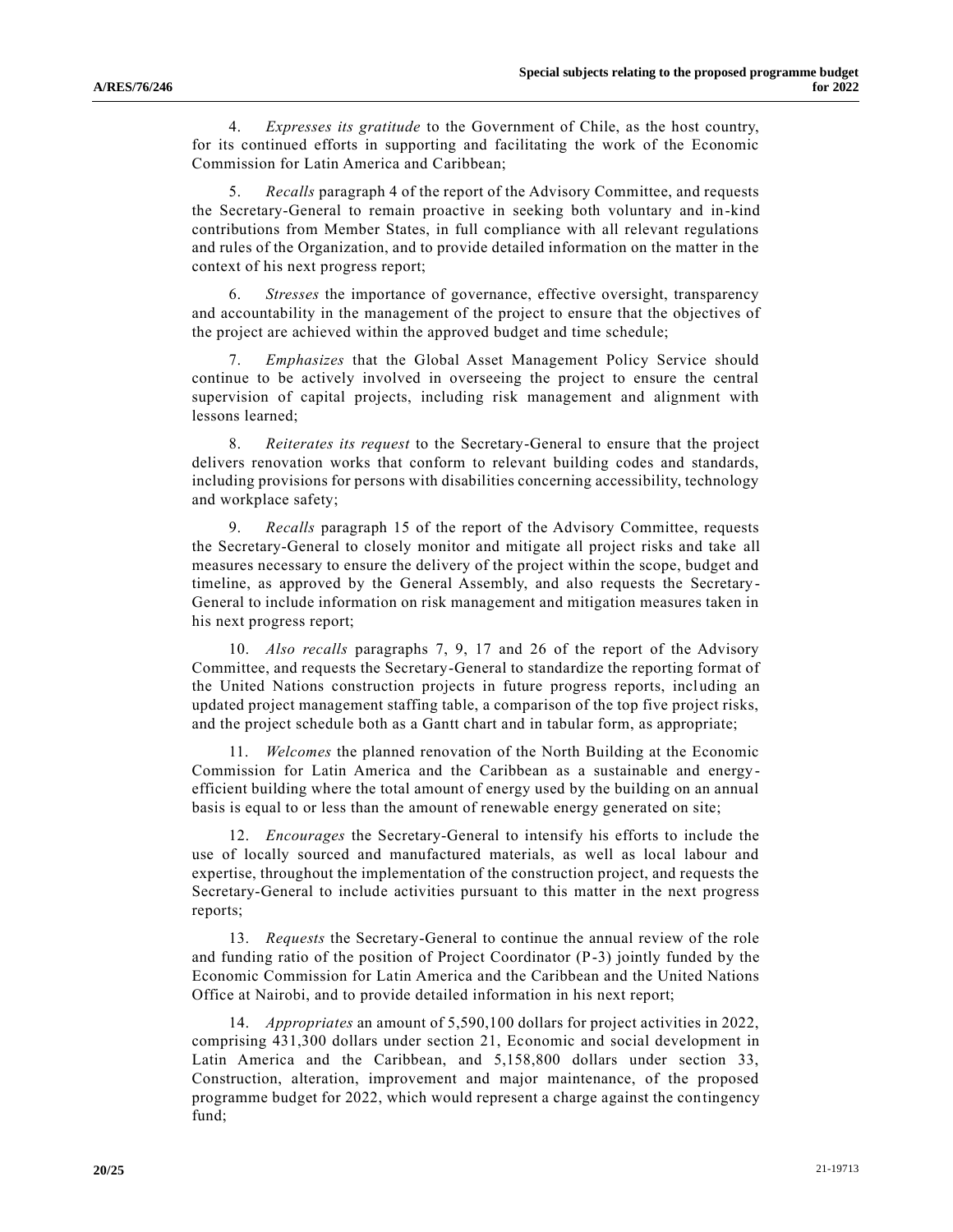#### **XVII**

#### **Request for a subvention to the Special Tribunal for Lebanon**

*Recalling* section IV of its resolution [75/253](https://undocs.org/en/A/RES/75/253b) B,

*Having considered* the report of the Secretary-General on the use of the 2021 subvention and request for a subvention to the Special Tribunal for Lebanon for  $2022^{40}$  and the related report of the Advisory Committee,  $41$ 

1. *Takes note* of the report of the Secretary-General;

2. *Endorses* the conclusions and recommendations contained in the report of the Advisory Committee;

3. *Underscores* the high priority accorded to the work of the Special Tribunal for Lebanon, recalls paragraph 11 of the report of the Advisory Committee, and encourages the Tribunal to properly complete the judicial mandate in a transparent, accountable, cost-effective and the most expeditious manner;

4. *Welcomes with appreciation* the provision of 49 per cent of the funding over the years and the continued support of the Government of Lebanon for the Tribunal, and acknowledges the commitment of the Government to the success of the Tribunal despite the exceptional circumstances it is facing, including an unprecedented socioeconomic and financial crisis, that have challenged its ability to maintain its financial support to the Tribunal;

5. *Expresses appreciation* to the donors for the Tribunal, and requests the Secretary-General to intensify fundraising efforts, including by broadening the donor base, and encourages all Member States to provide voluntary support to the Tribunal for its activities in 2022;

6. *Urges* the Tribunal to ensure that no resources will be needed after 2022 beyond residual activities, if any;

7. *Notes with appreciation* the efforts taken by the Tribunal to reduce its costs and enhance its efficiency as well as the timeliness of its activities, and encourages the Tribunal to continue their implementation, to make greater use of the lessons learned and to adopt appropriate measures for achieving further operational savings and efficiencies, in order to ensure the expeditious completion and drawdown of judicial activities and the commencement of the residual functions in 2022, in a transparent, accountable and cost-effective manner;

8. *Requests* the Secretary-General to provide additional and detailed information on the final expenditures and unencumbered balance, as well as its return to Member States, in the context of the financial performance report on the programme budget for 2021 during the main part of the seventy-seventh session of the General Assembly;

9. *Welcomes* the significant reduction in the Tribunal's budget requirements for 2022 compared with 2021;

10. *Appropriates* an amount of 6 million dollars under section 8, Legal affairs, of the proposed programme budget for 2022, to supplement the voluntary financial resources of the Tribunal by way of a subvention;

**\_\_\_\_\_\_\_\_\_\_\_\_\_\_\_\_\_\_** <sup>40</sup> [A/76/522.](https://undocs.org/en/A/76/522)

<sup>41</sup> [A/76/7/Add.21.](https://undocs.org/en/A/76/7/Add.21)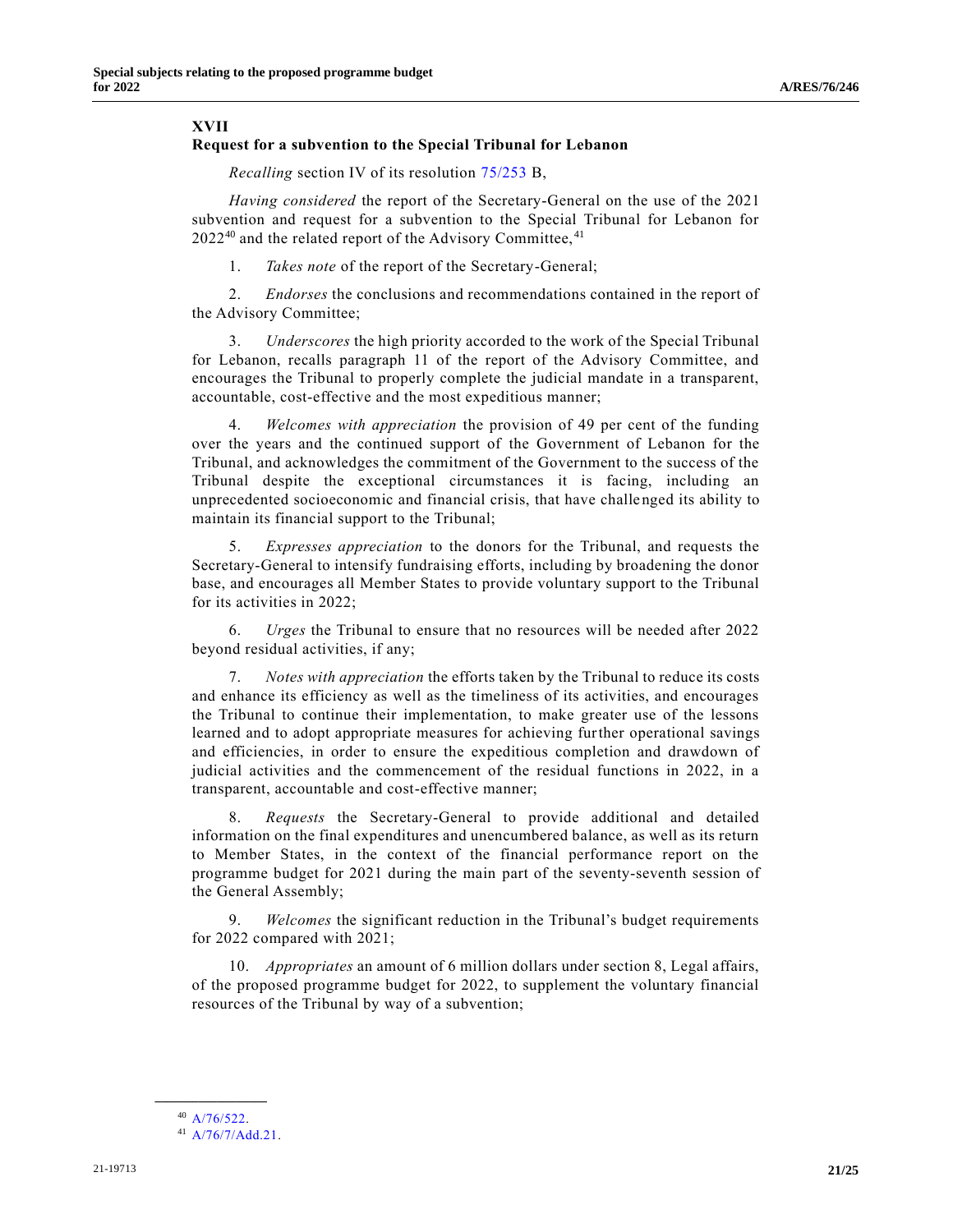#### **XVIII**

#### **Strategic heritage plan of the United Nations Office at Geneva**

*Recalling* part XI of its resolution [64/243,](https://undocs.org/en/A/RES/64/243) section VII of its resolution [66/247,](https://undocs.org/en/A/RES/66/247) section V of its resolution [68/247](https://undocs.org/en/A/RES/68/247) A, sections III and VII of its resolution [69/262,](https://undocs.org/en/A/RES/69/262) section X of its resolution [70/248](https://undocs.org/en/A/RES/70/248) A, section XVIII of its resolution [71/272](https://undocs.org/en/A/RES/71/272) A, section XVI of its resolution [72/262](https://undocs.org/en/A/RES/72/262) A, section XIII of its resolution [73/279](https://undocs.org/en/A/RES/73/279) A, section VII of its resolution [74/263](https://undocs.org/en/A/RES/74/263) and section IX of its resolution [75/253](https://undocs.org/en/A/RES/75/253) A,

*Having considered* the eighth annual progress report of the Secretary-General on the strategic heritage plan of the United Nations Office at Geneva,<sup>42</sup> the report of the Board of Auditors on the financial report and audited financial statements for the year ended 31 December 2020, <sup>43</sup> the report of the Secretary-General on the implementation of the recommendations of the Board of Auditors contained in its report for the year ended 31 December 2020 on the United Nations <sup>44</sup> and the related report of the Advisory Committee, 45

1. *Takes note* of the report of the Secretary-General on the strategic heritage plan, the report of the Board of Auditors and the report of the Secretary-General on the implementation of the recommendations of the Board of Auditors;

2. *Endorses* the conclusions and recommendations contained in the report of the Advisory Committee, subject to the provisions of the present resolution;

3. *Welcomes* the continued support of the Government of Switzerland for the construction project in Geneva;

4. *Stresses* the importance of close coordination between the strategic heritage plan project team and the Secretariat in New York, in particular the Global Asset Management Policy Service, to ensure success in all aspects of the project;

5. *Also stresses* the importance of effective governance, oversight, transparency and accountability in the management of the project to ensure that the project objectives are achieved on time and within budget;

6. *Requests* the Secretary-General to ensure that the remaining recommendations of the Board of Auditors are implemented fully and expeditiously;

7. *Reiterates its request* to preserve the historical heritage of the Palais des Nations;

8. *Regrets* that the project started suffering delays and cost escalation before the onset of the coronavirus disease (COVID-19) pandemic, resulting in successive delays in the overall project;

9. *Notes with concern* that it is very unlikely that the full baseline project scope will be achieved within the approved maximum overall cost, and in this regard requests the Secretary-General to make every effort to avoid budget increases through the application of sound project management practices and to ensure that the project is completed within the project scope and overall cost approved in its resolution [70/248](https://undocs.org/en/A/RES/70/248) A;

**\_\_\_\_\_\_\_\_\_\_\_\_\_\_\_\_\_\_**  $42$  [A/76/350.](https://undocs.org/en/A/76/350)

<sup>43</sup> See *Official Records of the General Assembly, Seventy-sixth Session, Supplement No. 5*, vol. I [\(A/76/5 \(Vol. I\)\)](https://undocs.org/en/A/76/5(Vol.I)).

<sup>44</sup> Se[e A/76/307.](https://undocs.org/en/A/76/307)

<sup>45</sup> [A/76/7/Add.15.](https://undocs.org/en/A/76/7/Add.15)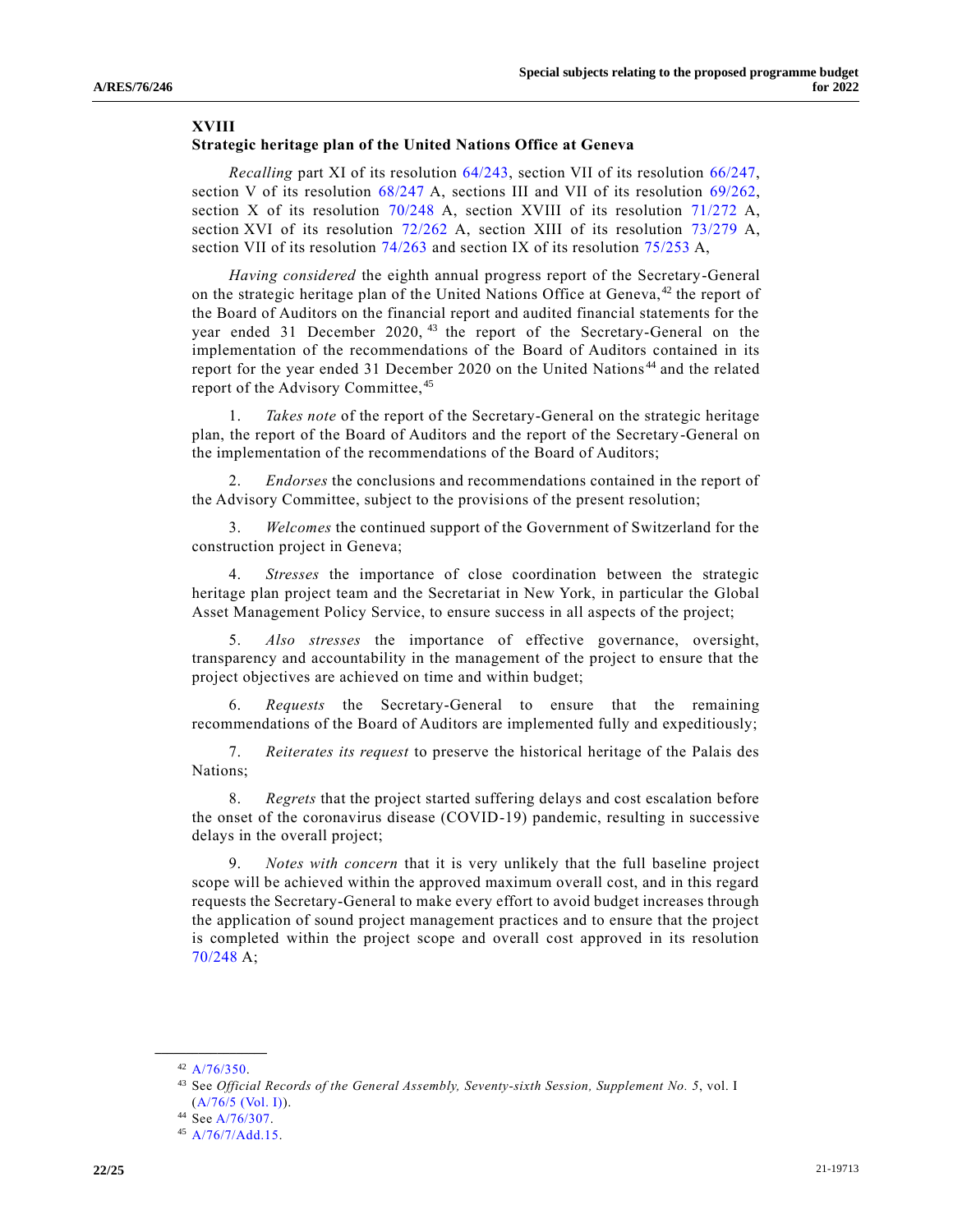10. *Requests* the Secretary-General to ensure that any change that affects the scope of the strategic heritage plan project is presented for the consideration and decision of the General Assembly;

11. *Also requests* the Secretary-General to explore options to increase potential savings and ensure additional cost-efficiency in the renovation of building E;

12. *Further requests* the Secretary-General to present his future progress reports on the strategic heritage plan in a standardized format that is in line with other ongoing capital projects;

13. *Commends* the United Nations Office at Geneva for the efforts made towards eliminating barriers to persons with disabilities, encourages the Office to continue to pursue such efforts, and looks forward to receiving updates in this regard in future progress reports;

14. *Recalls* its resolution [73/279](https://undocs.org/en/A/RES/73/279) A, and reiterates its decision not to approve the installation of ventilation and cooling at the Palais des Nations in the strategic heritage plan project;

15. *Also recalls* the project's objective to lower energy consumption of the Palais des Nations by at least 25 per cent compared with the 2010 baseline;

16. *Requests* the Secretary-General to continue to ensure that the procurement of goods and services for the construction project is carried out in strict compliance with the existing regulations, rules and relevant provisions of General Assembly resolutions governing procurement in the United Nations;

17. *Reaffirms* the proposed project scope, schedule and estimated cost of the strategic heritage plan in the maximum amount of 836,500,000 Swiss francs;

18. *Appreciates* the existing voluntary contributions received from Member States to finance the strategic heritage plan, and requests the Secretary-General to remain proactive in seeking both voluntary and in-kind contributions from Member States, as well as donations by private entities, in full compliance with all relevant rules and regulations of the Organization and agreements related to donations for the strategic heritage plan, and to provide detailed information on this matter in the context of his next progress report;

19. *Encourages* the Secretary-General, in attracting voluntary and in-kind contributions from Member States, to give priority to those activities within the scope of the project;

20. *Decides* to continue to use the multi-year construction-in-progress account established within the regular budget for expenditures related to the strategic heritage plan in 2022;

21. *Also decides* to revert to the establishment of an assessment scheme and currency of appropriation and assessment for the strategic heritage plan at the main part of its seventy-seventh session, and requests the Secretary-General to provide updated detailed information on these issues;

22. *Further decides* to revert to the establishment of the multi-year special account for the strategic heritage plan at the main part of its seventy-seventh session;

23. *Decides* that the annual repayments of the loans to the host country will be funded under the regular budget until decided otherwise by the General Assemb ly;

24. *Recalls* paragraph 8 of the report of the Advisory Committee, approves the establishment of the position of Architect (P-4) in the project team, affirms that necessary staffing adjustments to the project team are met within the staffing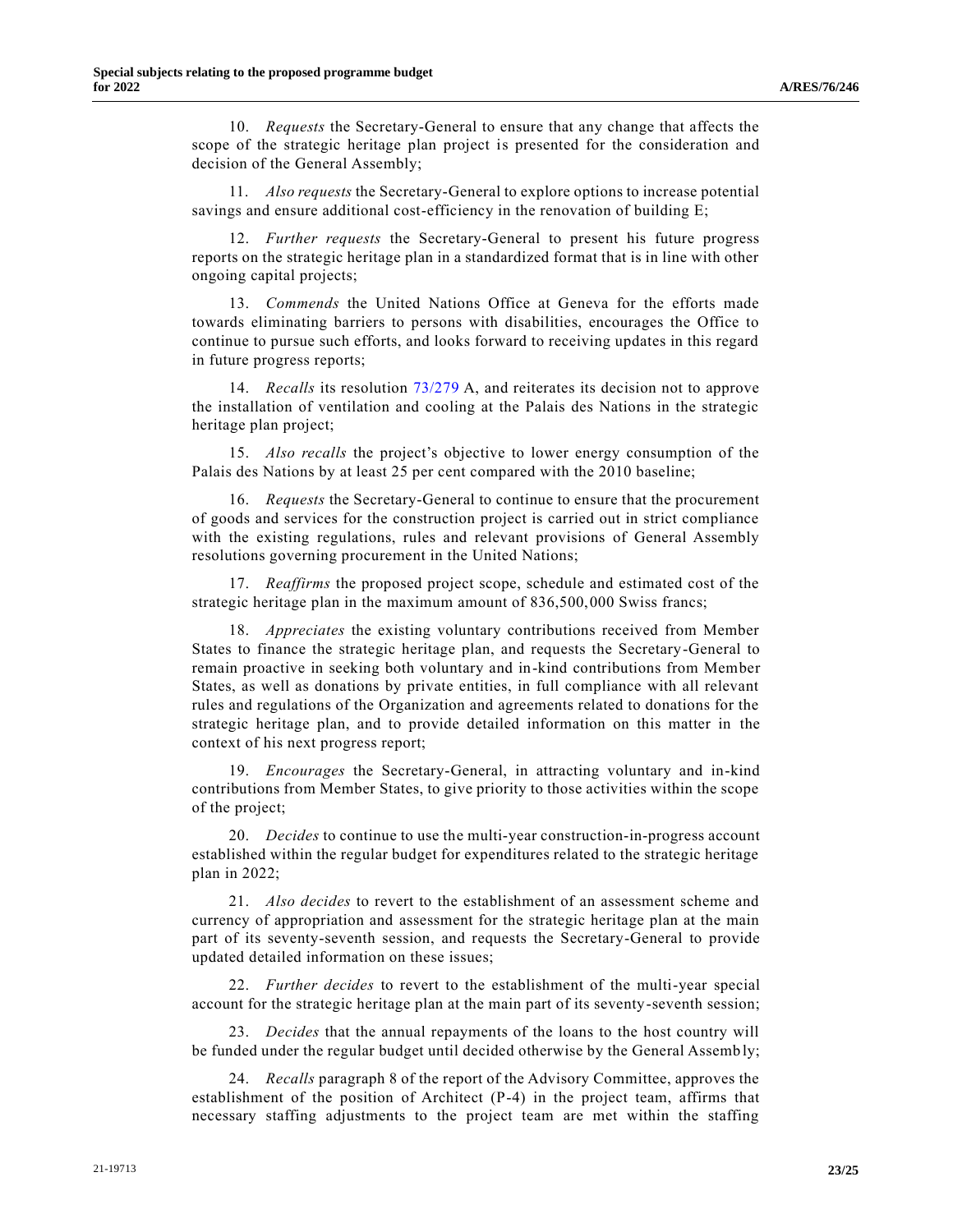resources approved for the project, and notes that such changes are reported to the General Assembly for approval in the context of the annual progress report of the Secretary-General;

25. *Takes note* of paragraph 27 of the report of the Advisory Committee;

26. *Notes* paragraph 34 of the report of the Advisory Committee, and further decides to consider the possibility of allocating proposed requirements for a valorization consultancy in the amount of 55,800 dollars during the main part of its seventy-seventh session;

27. *Decides* not to approve proposed requirements for a valorization consultancy in the amount of 55,800 dollars for 2022, and adjust the amount of income section 2, General income, accordingly;

28. *Appropriates* the amount of 66,971,800 dollars (equivalent to 61,848,500 Swiss francs) for 2022, under section 33, Construction, alteration, improvement and major maintenance, of the proposed programme budget for 2022;

## **XIX**

#### **Gross jointly financed budget of the Joint Inspection Unit**

*Approves* the gross budget for the Joint Inspection Unit for 2022 in the amount of 8,145,300 dollars;

## **XX**

#### **Gross jointly financed budget of the International Civil Service Commission**

*Approves* the gross budget for the International Civil Service Commission for 2022 in the amount of 11,631,800 dollars;

## **XXI**

## **Gross jointly financed budget of the United Nations System Chief Executives Board for Coordination**

*Notes* the gross budget for the United Nations System Chief Executives Board for Coordination for 2022 in the amount of 3,964,300 dollars;

## **XXII**

## **Gross jointly financed budget of the Department of Safety and Security**

*Approves* the gross jointly financed budget of the Department of Safety and Security of the Secretariat for 2022 in the amount of 163,257,200 dollars, broken down as follows:

(a) Field Security Operations: 147,630,300 dollars;

(b) Security and Safety Services at the United Nations Office at Vienna: 15,626,900 dollars;